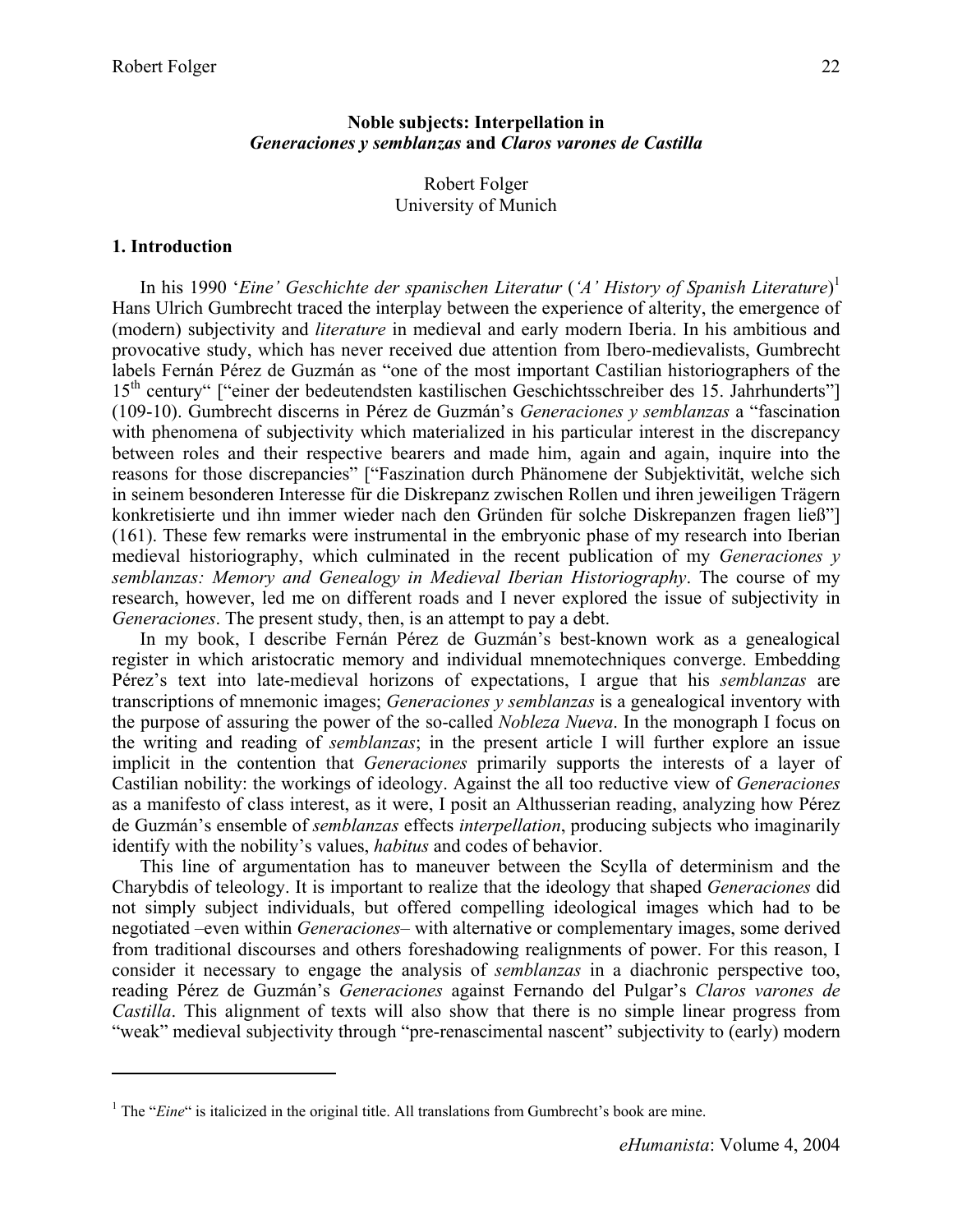"strong individualist" subjectivity: While the early  $15<sup>th</sup>$  century was characterized by the promotion of idiosyncratic projects of the self (Pérez de Guzmán), we witness in Pulgar´s *Claros varones* an attempt to preempt "wild" aristocratic self-fashioning. The reason for this retrogression is, on one hand, the socio-political situation. On the other hand, we must take into account that interpellation is both *tactical* and *strategic*. Michel de Certeau's notions of *tactic* and *strategy* will allow me to describe the dynamics of ideology in *Generaciones y semblanzas* and *Claros varones* and the odd evolution of subjectivity in 15th-century Castile. Fernán Pérez de Guzmán operated tactically and the nomadic images he provided were prone to tactical appropriation. Fernando del Pulgar, the state official, reterritorialized *semblanzas*, strategically positing an authoritative image of the nobleman suited to the interests of the emergent bureaucratic state.

### **2. Memory**

üΚ  $\label{eq:conformal} \begin{array}{ll} \text{Corresponding but therefore of fccovles} \\ \text{node} \\ \text{non. of gL} \\ \text{non. of gL} \\ \text{non. of gL} \\ \text{non. of gL} \\ \text{non. of gL} \\ \text{non. of gL} \\ \text{non. of gL} \\ \text{non. of gL} \\ \text{non. of gL} \\ \text{non. of gL} \\ \text{non. of gL} \\ \text{non. of gL} \\ \text{non. of gL} \\ \text{non. of gL} \\ \text{non. of gL} \\ \text{non. of gL} \\ \text{non. of gL} \\ \text{non. of gL} \\ \text{$ de copal en vua de l' llamo coponica ferrà sus q mas propri mente de puese flam-<br>an trupa o mentin ty memoria - el senafas de la palaouna - poulo al erhad vesus ataefee.<br>La tae ceremone a plus fial prefents trempo e plantafe entafhlla tuse que fabilia reles pere and murbo notable 5 refor geyes i norables pre Vril oficio q eil tro nper i grantes plotates for Austras por forperborso of ita de grande pole vunction a les co tutta yo in fe a amoritant - lo qual fellamana cosforyas entre etute caufas acades Sama pobes to can por à algunas que je entre tiquas o coregis lao contrabece velocity neren zu eftremp z. notaz papanoo el-fueza las antiquepapes - fon emo bien Digne De affe the yorn "verguence a margco capigo - A A poz les plase gelatis refas eftration a maramitefac De pequeña contra a verbabene finerene ne De monton merefre. pento que no fera augua el eferiuano strantie pena - quato masel. no contate mais subyque coronyta of falsifica be the result of the content que fem mas pagnas te Pablee Perhet Rundo. maninglia que te fe come on eleve who thee find los q lo no mercac on himano e prefintito **Prancipal Color**<br>Georgene poli fo antese Haman petraon **TETION**  $\overline{a}$ 

Fernán Pérez de Guzmán was born between 1377 and 1379 into one of the most important noble Castilian families.<sup>2</sup> A staunch supporter of Fernando de Antequera, later king of Aragón, and his sons, the so-called Infantes de Aragón, and an enemy of Juan II's powerful privado Álvaro de Luna, he participated in Castile's interior struggles until 1432, when he was arrested and charged with treason. After this event he retired grudgingly to his possession of Batres. He dedicated the rest of his life to writing, authoring *Generaciones y semblanzas* in the 1450s.

[Fernán Pérez de Guzmán (image to the left): "Comjença vn tractado q<ue> fizo el noble cauallero ferr<n>and perez de guzman el q<u><<a>>l tracta de dos rreyes q<ue > en su t ien > po fueron & sus estorias E esso de algunos caualleros  $\&$  nobles varones q $\leq$ ue $\geq$ esso mesmo son dignos de memoria & el conosçio"; Madrid, Fundación Lázaro Galdiano, MS. 435, fol. 1<sup>r</sup> (second half of  $15^{th}$  century)]

<sup>&</sup>lt;sup>2</sup> Regarding Pérez de Guzmán's biography see the introductions to Robert Tate's and José Antonio Barrio's editions of *Generaciones* and Folger (*Generaciones* 27-29). Mercedes Vaquero's research has recently revealed additional information about Pérez de Guzmán's life and, in particular, his library at Batres.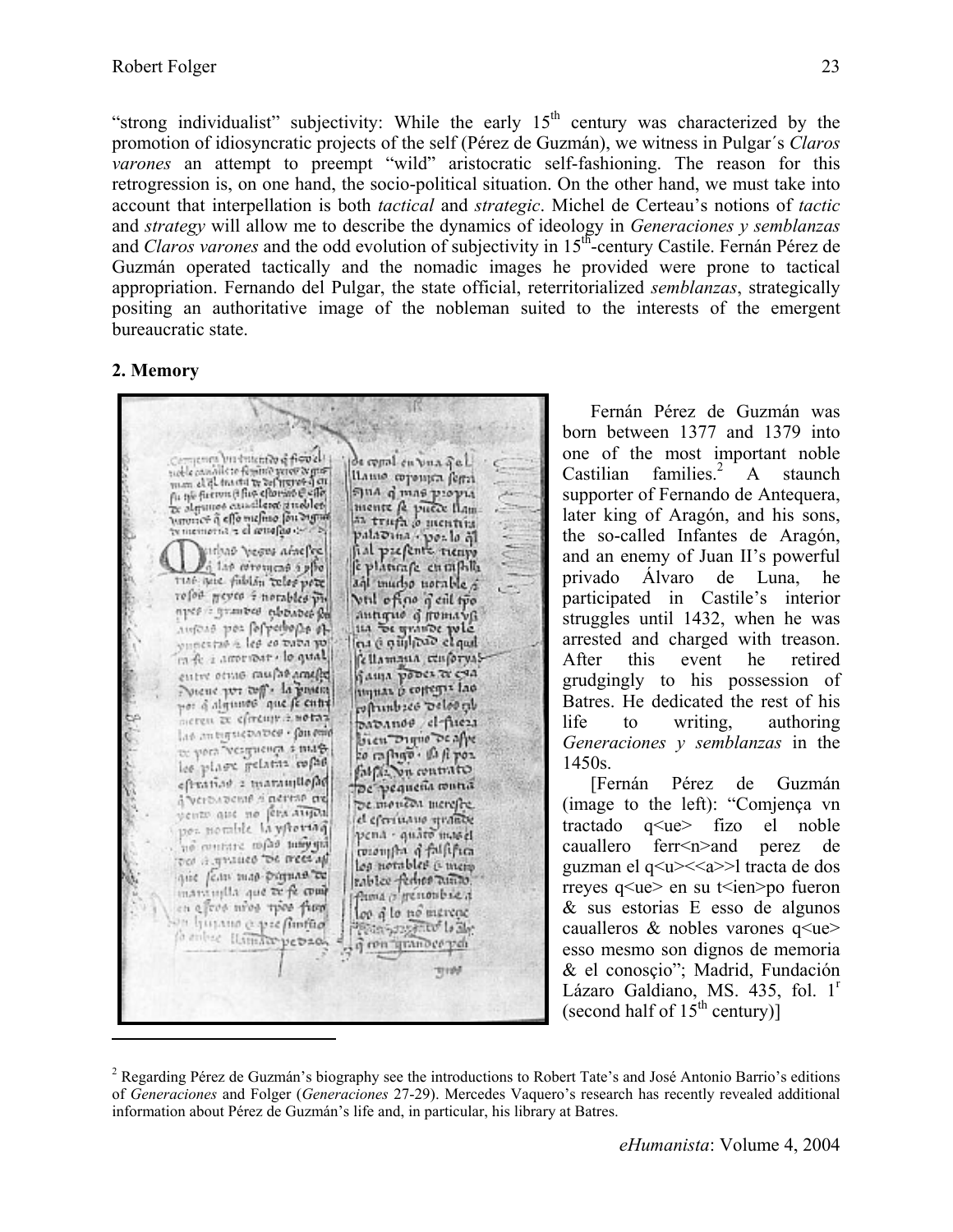His contemporaries considered Pérez de Guzmán one of the most important Castilian poets of the  $15<sup>th</sup>$  century. His lasting fame, however, is not founded in his moralistic-doctrinal poetry, but in a text today known as *Generaciones y semblanzas*, a collection of "biographical" sketches of Castilian noblemen of the first half of the 15<sup>th</sup> century. In 1512, Cristóbal de Santisteban published *Generaciones y semblanzas* as the third part of *Mar de istorias* (Folger, "Cristóbal de Santisteban"). The "popularity" of *Generaciones*, however, is due to Lorenzo Galíndez de Carvajal, who added *Generaciones* to his 1517 edition of the official chronicle of Juan II. In basically unchanged form, *Generaciones* figured as an appendix to three more 16<sup>th</sup>-century editions of Galíndez's authoritative *Crónica*. In conjunction with this chronicle *Generaciones* served, as Vicente Beltrán puts it, as a kind of "Who's Who" of early  $15<sup>th</sup>$ -century nobility ("Transmisión" 63). Modern scholarship emphasizes the originality and realism, if not "verism" of the author Fernán Pérez de Guzmán, situating the work in the context of the incipient humanistic movement on the Iberian Peninsula. The prevalent view of recent scholarship is that *Generaciones y semblanzas* is an expression of a traditional aristocratic mentality in conjunction with humanistic interests. *Generaciones* appears as a primitive form of "psychological biography" shaped by the influence of Greek and Roman historiographical models.<sup>3</sup> A close reading of *Generaciones y semblanzas*, however, shows that inserting it into a genealogy of modern forms and notions of literature and historiography does not exhaust the complexity of this curious text.

*Generaciones y semblanzas*, which the author describes as a "rregistro o memorial" (fol.  $3<sup>r</sup>$ ),<sup>4</sup> consists of an extended prologue and thirty-four chapters.<sup>5</sup> Each chapter focuses on the "biography" of a member of Castilian royalty, high nobility, or high clergy with whom the author was personally acquainted. The first three and the last two chapters deal with the Castilian monarchs of Pérez de Guzmán's time, and with Álvaro de Luna, the powerful *privado* of Juan II. In each case, a literary portrait, or *semblanza*, serves as the focal point of the narration and as a reflection on the history of Castile in the first half of the  $15<sup>th</sup>$  century.<sup>6</sup>

<sup>&</sup>lt;sup>3</sup> Elsewhere. I discuss *Generaciones* scholarship in detail (Folger, *Generaciones* 30-34).

<sup>&</sup>lt;sup>3</sup> Elsewhere, I discuss *Generaciones* scholarship in detail (Folger, *Generaciones* 30-34).<br><sup>4</sup> All quotations are taken from my semi-paleographic transcription of MS. 435 of the Fundación Lázaro Galdiano. I eliminate the transcription's codings. José Antonio Barrio's 1998 edition is not an essential improvement on Tate's edition or on the pioneering work of Jesús Domínguez Bordona. In light of the studies of Beltrán and Avenoza, a new critical edition is still a *desideratum*. None of the editions of *Generaciones* takes into account the MS. 435 of the Fundación Lázaro Galdiano, which in many cases provides a correct reading in passages where the canonized MS. Z.III.2. of the Biblioteca del Monasterio de San Lorenzo de El Escorial is defective. Furthermore, a reliable critical edition would require a detailed collation of the manuscripts of *Generaciones* with the printed versions of Cristóbal de Santisteban (*Mar de istorias*) and Lorenzo Galíndez de Carvajal (Folger, "Cristóbal de Santisteban"), Lope de Barrientos's *Refundición del Halconero*, Alfonso Martínez de Toledo's *Atalaya de las coronicas*, the anonymous *Abreviación del Halconero* and the fragment of *Generaciones* included in MS. X.I.12. of the Biblioteca de El Escorial.<br>  $5 \text{MS}$  425 / Gel

MS. 435 / Galdiano lacks the *semblanza* of Sancho de Rojas.

The sections about Enrique III are reflected in Martínez de Toledo's *Atalaya* (120-21). The *Abreviación* (fols. 2<sup>v</sup> - 6r ) parallels the first and third chapters of *Generaciones*. Pérez de Guzmán's chapters on Enrique III, Fernando de Antequera and Catherine of Lancaster are nearly identical to large portions of the first part of Lope de Barrientos's *Refundición* (15-23). The question of the filiations was addressed by George Cirot, Juan de Mata Carriazo ("Estudio preliminar"), Madeleine Pardo and James B. Larkin; obviously influenced by the commonplace of Pérez de Guzmán's "reliability," which was already forged in the fifteenth century, they recognize the "authenticity" of *Generaciones*. Yet a comparative analysis of these texts, which would take into account the pragmatic contexts and argumentative coherence, has not yet been accomplished. There are indications that the now-lost first part of the *Crónica del Halconero* (Carillo de Huete) provided the material which was used in several historiographical texts. Regarding the rationale behind the two long last chapters he added in the revision of *Generaciones*, see Folger (*Generaciones* 65-68).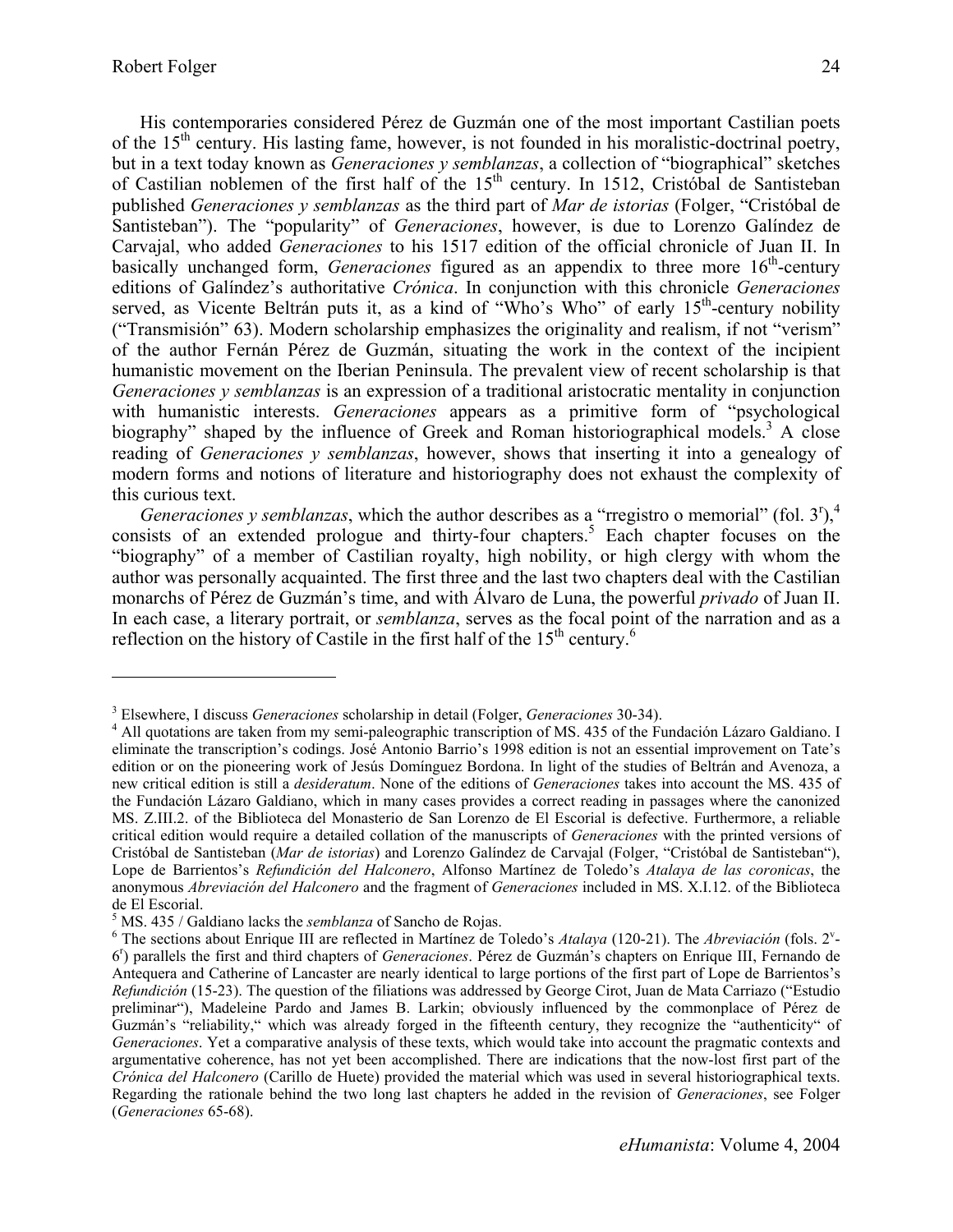These extended historiographical sections frame a register of twenty-nine short, schematic *semblanzas* of knights and prelates, generally representatives of the most powerful Castilian families, and all contemporaries of the author.<sup>7</sup> All of these *semblanzas* follow a pattern: first is the name of the person, with an apposition which indicates his title or status (*almirante*, *adelantado*, *arzobispo*, etc.). Then the author addresses the person's lineage, which is evidently of paramount importance to him. The portraits themselves emulate the dual structure of the royal *semblanzas* at the end of the chronicles of Pero López de Ayala (Folger, *Generaciones* 44-52 and 176-83): the combination of a sketchy description of bodily features and unrelated personality traits. An *obiit* indicating the place and age of death without a date concludes the *semblanza*. *Semblanzas* are structurally reminiscent of the wide-spread *duplex descriptio* which the important rhetorician Matthieu de Vendôme differentiates into *descriptio superficialis* and *descriptio intrinseca* (135). What sets them apart from conventional medieval portraiture is that Pérez de Guzmán's scant list of "superficial" features does not follow the typical top-to-toe movement, and that his *semblanzas* are not idealizing or hyperbolic, as advised by Matthieu de Vendôme, ${}^{8}$  and practiced by medieval poets. ${}^{9}$ 

It is widely accepted that Pérez de Guzmán was strongly influenced by Latin and Greek biographers such as Sallust, Suetonius, and Plutarch. Most students of *Generaciones* argue that the models of ancient authors were mediated principally through the chronicles of Pero López de Ayala and Giovanni Colonna's *Mare historiarum*. 10 However, in the prologue of *Generaciones y semblanzas*, Pérez de Guzmán directs his reader to another model: Guido de Columnis's *Historia destructionis Troiae,* a text which was translated into numerous vernacular languages and enjoyed enormous popularity all over Europe (Folger, "Writing"). The passage of Guido's chronicle which Pérez de Guzmán had in mind can be easily identified: a catalogue of the "facçiones, gestos, cuerpos e condiçiones de los famosos omnes, asy griegos commo troyanos" (Guido de Columnis, ed. Norris 127). The parallels in descriptive technique between these brief portraits, which a Galician translator labeled as "semellanças" (Guido de Columnis, ed. Lorenzo 266), and Pérez de Guzmán's *semblanzas*, are apparent: both authors use a terse and internally seemingly disorganized *duplex descriptio*. The influence of Guido's chronicle makes it certainly necessary to rearrange the *Quellenforschung* puzzle which has been a major concern for generations of scholars. However, its real importance for *Generaciones* scholarship resides in the fact that Guido provides decisive clues about the poetics and pragmatics of *semblanzas*.

In the introduction to the register of famous Greeks and Trojans in the Castilian version of Guido's *Historia*, the author gives a detailed report of the conditions of creation of the register. Dares intends to insert a register of *semblanzas* of the most important combatants of both sides in his chronicle. In preparation for his task he uses the armistices to visit the camp of the Greek

1

<sup>&</sup>lt;sup>7</sup> In the following see Folger ("Writing").<br>
<sup>8</sup> Matthieu's *duplex descriptio* tends "ad laudem vel ad vituperium" (135).<br>
<sup>9</sup> The dependence of literary prostice from modicyal theoreticing proclaim

<sup>&</sup>lt;sup>9</sup> The dependence of literary practice from medieval theoreticians proclaimed by Faral has been generally questioned by Colby (3-13); see also Koch (54-71).

<sup>&</sup>lt;sup>10</sup> For López de Ayala, see Madaline W. Nichols (341), Jesús Domínguez Bordona (22-23), Carlos Clavería (490), Lía Noemí Uriarte Rebaudi (89) and Mercé López Casas (162). Clavería suggests that the Alfonsine *Estoria de España* may have influenced Pérez de Guzmán's descriptive technique. Regarding Giovanni Colonna, see Domínguez Bordona (21-25), Uriarte Rebaudi (85-86), Clavería (489-90), Tate (14-15), López Casas (162) and Benito Sánchez Alonso (345). Elsewhere (Folger, "Cristóbal de Santisteban"), I show that *Mare Historiarum* cannot be considered a model for humanistic biography: Pérez de Guzmán was not the translator of Colonna's work and the misleading contamination of *Generaciones* and *Mar de istorias* in the 1512 *editio princeps* of *Generaciones* (as the third part of the *Mar*; Valladolid [Imp. Diego de Gumiel]) is the result of an intentional misreading by the first editor, Cristóbal de Santisteban.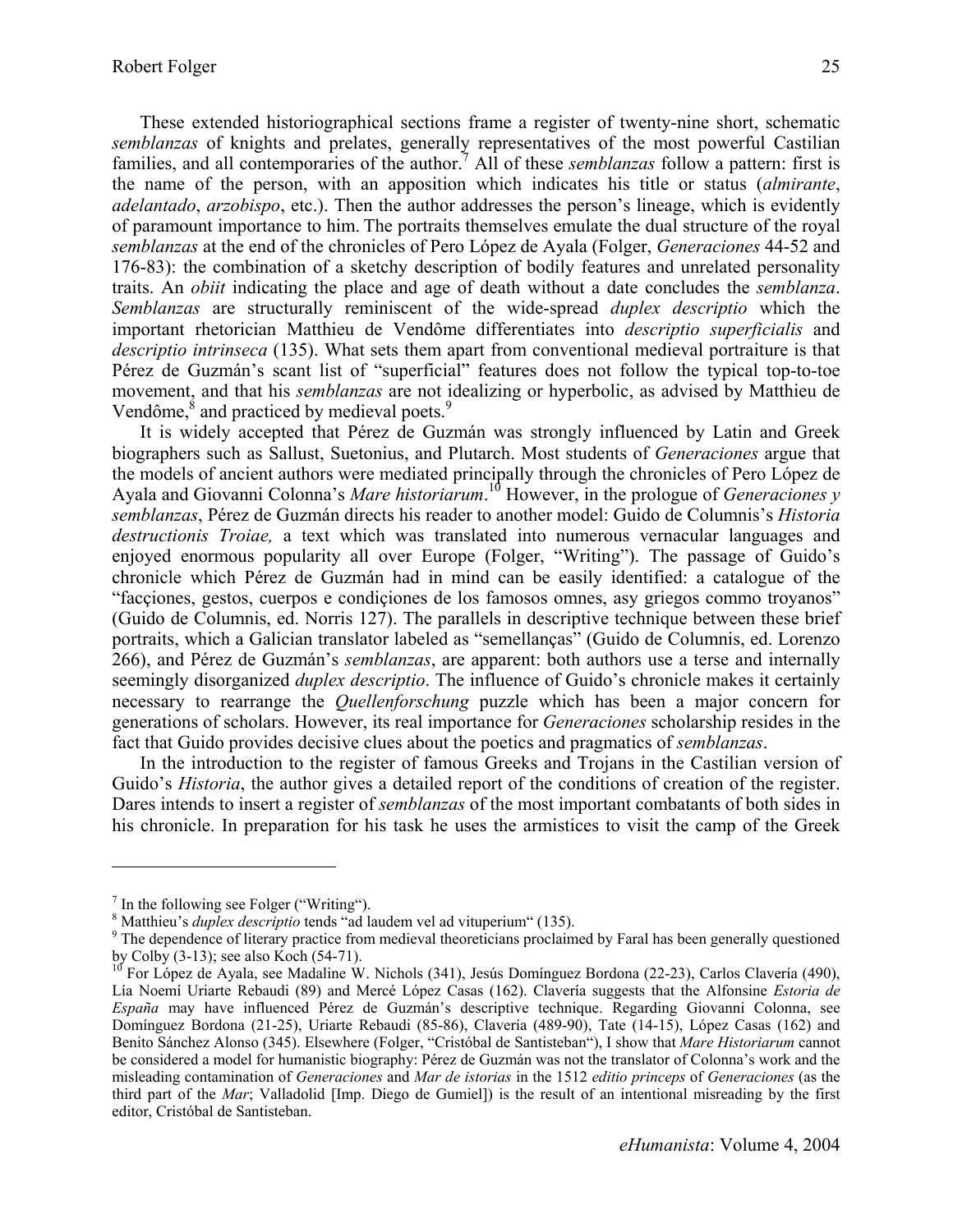army frequently. He contemplates ("mjrar...e contenplar"; ed. Norris 127) the protagonists of both sides with great care. Moreover, the narrator underscores that the chronicler at first does not take written notes, but only observes the noblemen: "solamente por mjrar" (127). From this we can infer that the historian consciously and methodically memorizes "facçiones, gestos, cuerpos e condiçiones", in order to write them down later –in the form of *semblanzas*. The literary form called *semblanzas* which Guido de Columnis, López de Ayala, Pérez de Guzmán and other contemporary historians cultivated consists of a congeries of some salient physical features and personality traits which the author has personally observed and contemplated. *Semblanzas* are transcriptions of a process of memorization and they are prescriptions for the formation of mnemonic images, a form of "*energeia*: vivid, sensuous word-painting" (Carruthers, *Craft* 130).<sup>11</sup> If, as Mary Carruthers holds, "any reader, while hearing or seeing literary text, will be painting in his mind" (121), the medieval reader of *semblanzas* will readily reconstruct in his mind the image the authors has transcribed and commit it to memory.

If we accept that Pérez de Guzmán's "biographies" are essentially shaped by medieval mnemonic culture and epistemology, most of the puzzling features of *semblanzas* fall into place. The tendency to reduce description to a minimum, in conjunction with the preference for odd details, is in agreement with the mnemotechnical preference for brevity. Memorability is equated with unusualness.<sup>12</sup> The apparent effort to individualize the portraits can be explained, in part, as an attempt to make them distinguishable and hence prone to be memorized. The elliptic and erratic nature of *semblanzas*, finally, marks them as a mnemonic shorthand of sorts, which an author savvy in the arts of memory would use, and which contemporary readers trained in "thinking in images" would mnemonically appropriate and transform into mental images.<sup>13</sup>

## **3. Genealogy**

 $\overline{a}$ 

The phenomenology of *semblanzas* makes the question of the pragmatics of *Generaciones* all the more pressing. Why did Pérez assemble a collection of mnemonic images of his peers in written form? Again, Guido's *Historia destructionis Troiae*, the declared model of *Generaciones*, provides an important hint. According to Guido, Dares wanted to write the semblanzas of "famous men," "caso que non de todos quiso pero recontar los famosos" (ed. Norris 127). "Famous" equals here, of course, "noble." In other words, Guido wrote a collection of portraits of the highest echelons of nobility. This is also the explicit intention Pérez de Guzmán pursues with *Generaciones*:

escreujr commo en manera de rregistro o memorial de dos rreyes que en mj tienpo fueron en castilla . la generaçion de ellos & los senblantes & costunbres dellos & por consigujente los ljnajes & façiones & condyciones de algunos grandes señores perlados  $\&$  caualleros que eneste tienpo fueron. (fol. 3<sup>r</sup>)

<sup>&</sup>lt;sup>11</sup> The study of the semantic range of the word *semblanza* in medieval Castilian (for instance, "appearance," "resemblance," "ruse," "disguise") shows that the term is closely related to the activity of imagination (Folger, Generaciones 104-09).<br><sup>12</sup> Regarding an outline of premodern *ars memoriae* see Folger (Generaciones 17-24).<br><sup>13</sup> In accordance with the Aristotelian / Thomistic epistemological maxim, there are no thought processes withou

images. In *De memoria et reminiscentia*, Aristotle asserts that "memory, even the memory of objects of thought, is not without an image" (trans. Sorabij 48-49). This Aristotelian idea was adapted and elaborated by Thomas Aquinas in his commentary on *De memoria* (91-92; 311-15) and his gloss to *De anima* (391). Elsewhere, I explain the concept of "thinking in images" in detail (Folger, *Images in Mind* 63-81).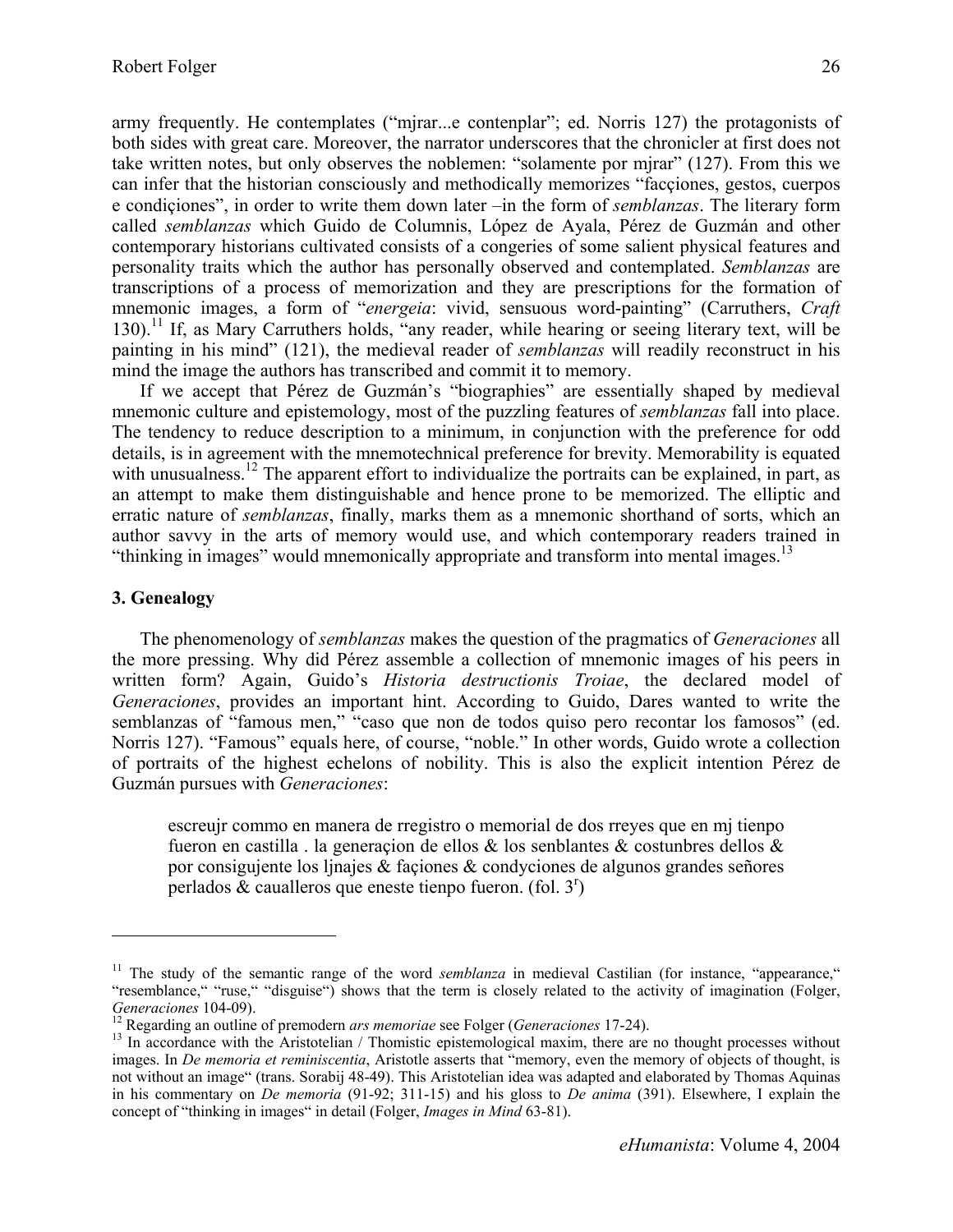Yet the prologue of *Generaciones* does not really explain the purpose that the author associated with his work. In the preface he decries the corruption of the official, institutionalized chronicles of his time. He tersely declares that he is not able or willing to remedy this crisis, and proposes a register of noblemen (fol. 1<sup>r</sup>-3<sup>r</sup>). In the *semblanza* of Gonzalo Núñez de Guzmán we find a passage critical to the understanding of *Generaciones y semblanzas*. Here the narrator digresses, discussing the "origen  $\&$  nascimiento delos ljnajes de castilla" (fol. 14 $v$ -15 $v$ ). He protests that in Castile knowledge of the origin of the noble families depends solely on the "memoria delos antiguos ca en castilla ouo sienpre  $\&$  ay poca diligencia delas antiguedades delo qual es grande daño" (fol. 14<sup>v</sup>). The Jews, however, when they still had Kings, had "annales" of the most important events of each year (fol.  $15<sup>r</sup>$ ). They also cultivated "rregistros delos nobles linajes" (fol. 15<sup>r</sup>). The Persian king Ahasuerus also honored aristocratic memory:

el rrey asuero de persia tenja vn libro delos serujçios que eran fechos & delos gualardones que por ellos diera . syn dubda notables attos & dignos de loor guardar la memoria delos nobles ljnajes & delos serujçios fechos alos rreyes. (fol.  $\tilde{1}5^r$ 

In this passage Pérez de Guzmán highlights three critical aspects of aristocratic memory, contrasting it with the short and insecure "memory of the old." He alludes to *fama,* which is the reward for past virtuosity and motivates noblemen to be righteous and checks their behavior.<sup>14</sup> Furthermore, he emphasizes the importance of the memory of the "origins and birth of the Castilian lineages," that is, the memory of the foundation of nobility and the privileges derived from this status. The "archive" of the *galardones*, which King Ahasuerus granted to the founders and representatives of noble families as a reward for their services, must also be seen in the context of aristocratic memory. Pérez de Guzmán implies that not only noble individuals profit from genealogical memory, but their *linajes* as well. Privileges, titles and possessions of the noble families must be remembered in a verifiable form over generations in order to substantiate the claims of the nobility.15 In short, *Generaciones y semblanzas* is essentially not a historiographical or biographical text but a vehicle of aristocratic memory.

Genealogical memory, then, is of paramount importance to the author. His *semblanzas* meticulously follow the scheme outlined above. The differences in length are mostly due to the varying genealogical data the author had at hand.<sup>16</sup> He reports the genealogy in most cases over two generations, accepting the "memory of the old." Furthermore, he scrutinizes chronicles and genealogical writings to critically review the claims that families make about their antiquity. The importance of genealogy is also manifest in the criteria with which Pérez de Guzmán selected the personalities of his *Generaciones*. He pays attention to the dignities and wealth, but most of all to the importance of the family. The standard formula he uses in *Generaciones* to qualify the pedigree is "de gran linaje." Eleven of the twenty families on which Carlos V officially bestowed the title of Grande de España in 1520 are represented in *Generaciones* (Fernández de Béthencourt 43).

1

<sup>14</sup> In the first part of his prologue, Pérez de Guzmán criticizes unreliable historiographers who deny *fama*, "fruto de sus merescimientos," to those who fight for the King, the "rrepublica," and the honor of their family (fol.  $1$ ). Regarding Pérez de Guzmán's concept of *fama* see María Rosa Lida de Malkiel (269-76).<br><sup>15</sup> See my analysis of Alfonso de Cartagena's *Anacephaleosis* (Folger, *Anacephaleosis*). As Karl Schmid points out,

it is the "impact of dynastic genealogical history on the general history" which grounds the nobility's claim to power (cited by Melville 216, n. 51, my translation); see also Oexle ("Memoria" 38; "Aspekte"). 16 For an in-depth analysis, see Folger (*Generaciones* 70-140).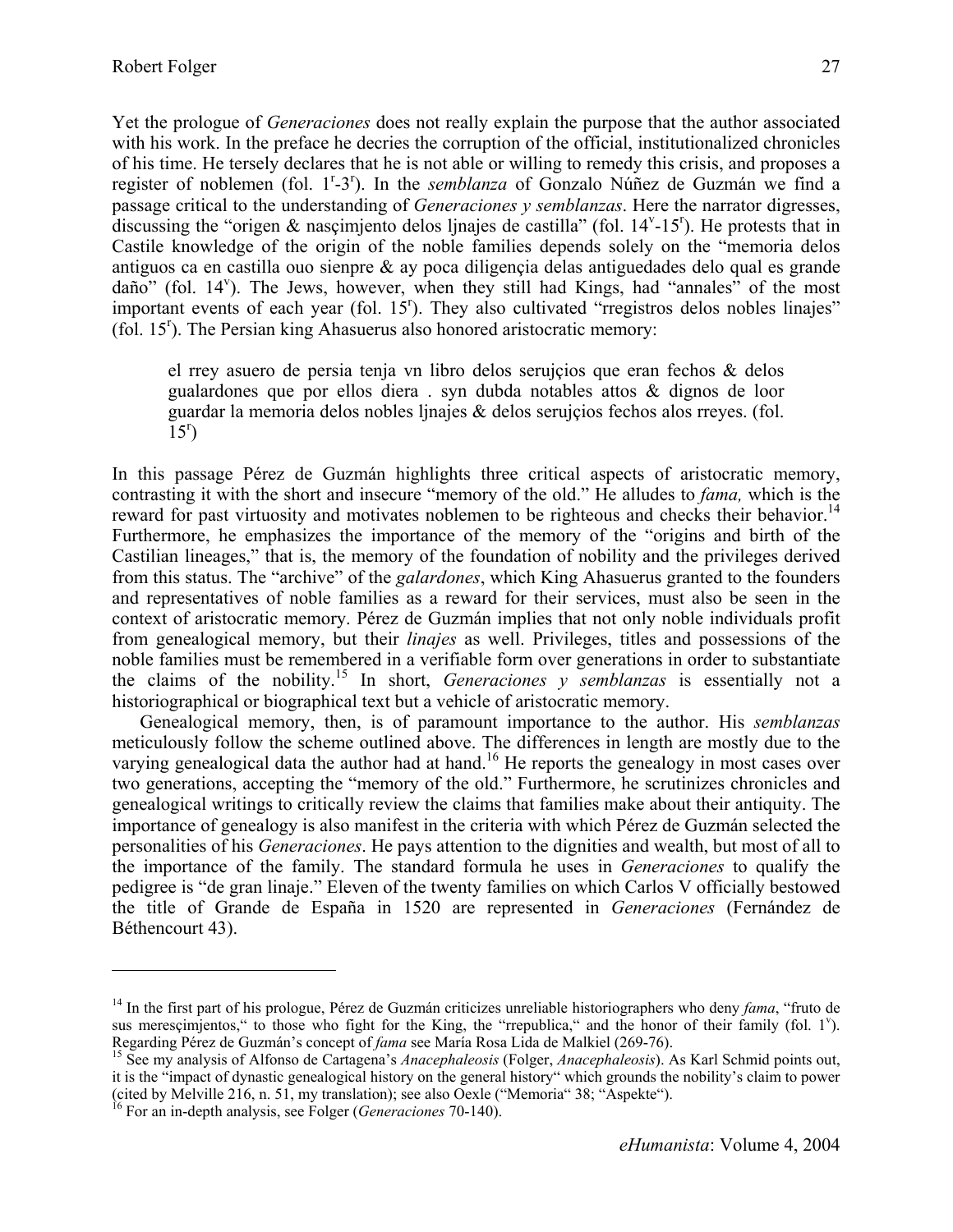1

Of course, *Generaciones* is a hybrid text. We know for certain that the chapters on Álvaro de Luna and Juan II are the product of a second version of the text.17 In the first *semblanzas* of the Castilian monarchs, Pérez de Guzmán also pursues interests other than genealogical writing (Folger, *Generaciones* 65-68). Yet it is important to realize that the core of *Generaciones y semblanzas* is a genealogical register of the Castilian nobility of the times of Enrique III and Juan  $\prod$ 

brous dite Misi, a cada anno constantino<br>n Jamel 2, solita Pri ada anno constantino<br>sano imposizio  $\frac{1}{2}$ G hanen le las acuecaganes Lembianego zobrao delos captures from archaeain des curvie clienges a don toba el fegunto e tebro benecables per la dos e no tables canalleros que enlocalhos ferres fueron. Cont. urbas beresamely que las coroniars i ellevas que - and occupation for two a periodic property and<br>Trightness for any two you followed to a visit and are des de toutes de la construcción en la properte de la parte de la parte de la parte de la parte de la parte de la parte de la parte de la parte de la parte de la parte de la parte de la parte de la parte de la parte de ancalamus que le entremeten se curve je plage Selatur colos ellu.<br>Tos las onbocs texas berguesia imagine le plage Selatur colos ellu. and les ondons transmittellen i man un pour le provente que men fut<br>Inde transmittellen que barontenes i gerrens (l'emperato que men fut<br>Inde transmittel ante comentamento que berevarias e germanas.<br>Ampaque notable la eftoria que non romente colas muy guintes.<br>Nati consumer accords to chorig que non romano se ingramita que se.<br>Camero se ace () anti que las quas suguran se ingramita que se. programes trevere () amb que less ques tregueses transpositions este co<br>He Como enormes mixemples fixedes byugans a preclamatele entres<br>Hessaati prove travent en buagine le llama ouverages Guineprisa otros<br>Lallamana de l'A ilaman prese mmal enbuaque le tiame propriette le guerella.<br>Inflamană vel Ber Fovrigo que mai proprie mente le guerella.<br>Inflama tro R iallamand tel 1944 fotorigo que más propia mente estate tipo?<br>faur tenfo omentua palaterna (Free lo qual frai precinte tipo?<br>, planans encashita l'aghel suprant voltat e ambard free al pear. planente encafulla Cagnetouse notable sous planet of el qual tie<br>among que densa hilana vergente soliga composit (i el qual tie<br>il mongolo des announces es classica - contuit las celtric avague que d'ena blana regrant politie confuse y el medidier.<br>Il amana culpria que arga poze a clampia - confuse significa-<br>celos aborizanos (i el filoso bien vigno a aquest callego significa-<br>per fittile bu constant el po por faithe bu constant te pafina contat te incide oa measter care.<br>Elemano grant pena (fante maa) el cerona fin que fai fe finales<br>nembles i memorables ferbos (a bana fama i temperales<br>que lomm meacher du finales de sances que lo non increstrezon a transmission que se en retralion refuter<br>or fregorelonas a elleculas de frego famousas e en retralion refuter at fine proclamate it of the matter is the fine contained to an international common<br>international fit they are britained as the strength of the street of the largest of the unneble a fermano de fie ter a britanar del a depuisito. Estado a que una dio

II.

The historical context clarifies why Pérez de Guzmán considered such a register necessary. The first half of the fifteenth century witnessed a series of stellar careers and spectacular declines. Most of the families mentioned in *Generaciones* belonged to the so-called *nobleza nueva,* which had risen with the Trastámaras two generations earlier.<sup>18</sup>

[Fernán Pérez de Guzmán (image to the left): "Siguen se las generaçiones semblanças & obras delos eçelentes Reyes de españa don enrriq<ue> el terçero & don ioh $\leq$ a $\geq$ n el segundo & delos benerables perlados & notables caualleros que enlos tienpos destos Reyes fueron", Biblioteca del Monasterio de San Lorenzo de El Escorial, MS. Z.III.2. (second half of  $15<sup>th</sup>$  century)].

Their status as "old and venerable" nobility was still precarious in the collective memory of the people, and they were involved in a continuing fight with Álvaro de Luna, who was trying to establish a strong central power. Pérez de Guzmán, himself a victim of this struggle, $^{19}$  perceived the need for a register and memorial in this climate of instability. In his *Who's Who* of

<sup>&</sup>lt;sup>17</sup> In the section about Fernando de Antequera the author speaks of "este año ques de mjl & quatrocjentos & cinquenta" (fol. 8<sup>v</sup>). Luna was executed in 1453; Juan II died the following year.<br><sup>18</sup> See the fundamental studies of Salvador de Moxó ("Nobleza vieja"; "Nobleza castellano-leonesa"; "Nobleza

castellana"); see also Luis Suárez Fernández, Isabel Beceiro Pita and Ricardo Córdoba de la Llave, and the survey of María Concepción Quintiliana Raso.

<sup>&</sup>lt;sup>19</sup> After his incarceration in 1432, Pérez de Guzmán forsook the struggle against Álvaro de Luna and spent the rest of his life, until 1460, in voluntary exile in his *señorío*, Batres (Tate 10-11, Marichalar 14-15).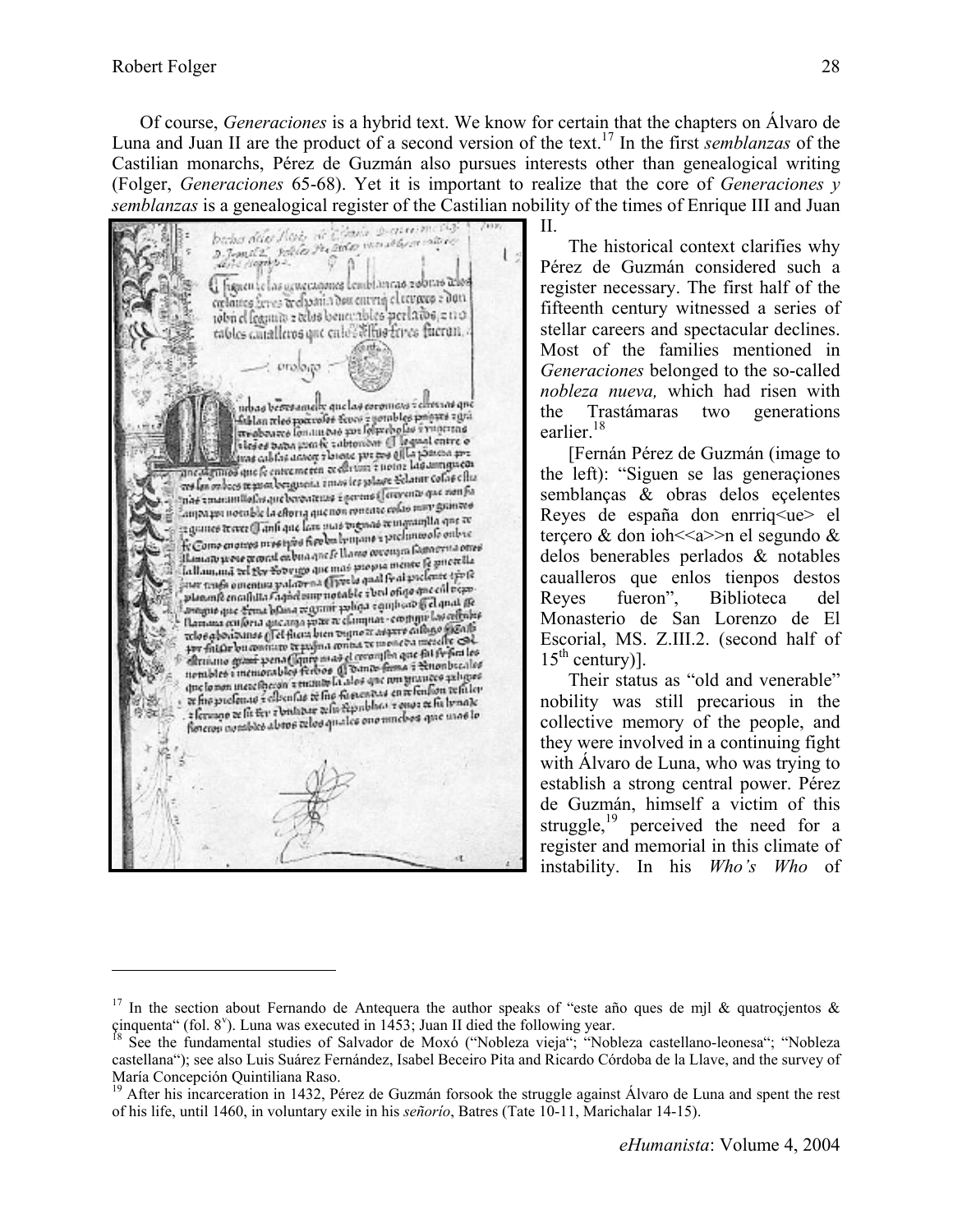Castilian high nobility (Beltrán, "Transmisión" 63), he attempted to commit to memory who the "real" *grandes* of his time were; on the basis of his work, the descendants of the "grandes señores" would verify and claim the noble status and the privileges of their forbears.<sup>20</sup>

### **4. Interpellation**

1

It is obvious, then, that *Generaciones* is product and vehicle of the interests of a social group known today as the *Nobleza Nueva*. In other words, *Generaciones* propagates the ideology of the nobility. This approach has been pursued by Felipe Maíllo Salgado, who, in a "trabajo semántico-histórico" (6), analyzed *Generaciones y semblanzas* as a "soporte" of the "ideología de las clases dominantes en la Castilla del siglo XV" (9). The major limitation of his work, which has had, unfortunately, barely any repercussions in scholarship,  $^{21}$  is the limited notion of ideology on which he grounds his analysis: "las ideologías hacen referencia a cosas tales como opiniones, preferencias, prejuicios, gustos, lealtades, convicciones o valores"  $(10)^{22}$  Ideology appears as tool which the ruling class uses to perpetuate its domination. Although Maíllo Salgado considers *Generaciones* a microcosmos of "representaciones colectivas, de actitudes, de normas de conducta con las que puede o no identificarse" (11), he does not elaborate on the idea that ideology is instrumental in shaping identities: in other words, that ideology is constitutive of subjectivity.<sup>23</sup> This is precisely the gist of Luis Althusser's famous essay "Idéologie et appareils" idéologiques d'état". For Althusser, "*l'idéologie est une «representation» du rapport imaginaire des individus à leurs conditions réeles d'existence*" (296), a representation that is part of the process of reproducing these conditions. Interpellation is a "hailing" («hé, vous, là-bas!»; 305) which, in the words of John Mowitt "incites human beings to identify their self-experience with the image of that experience that comes for them in the discourses emanating from the ideological state apparatuses. [...] The identification with an image of one's self is constitutive of that self" (xiv). Foucault cautions that human beings are not simply transformed into subjects by state apparatuses, calling attention to the role of truth procedures that aspire to the status of sciences, and the "objectivizing of the subject in 'dividing practices.' The subject", Foucault

<sup>20</sup> The studies by Beltrán and Avenoza show that the descendants of the personalities portrayed in *Generaciones* commissioned copies of the text and manipulated them in order to display their ancestors in a positive light. In the introduction to his sixteenth-century *Historia genealogica de la casa de Lara*, Luis de Salazar y Castro clearly states the importance of genealogical writings: "Pero quien mayor beneficio consigue en esta coleccion de instrumentos, es la misma Casa de Lara à quien afiançan tantos matrimonios Reales, y esclarecidos, tantas dignidades, y honores excelentes, y tan larga serie de personas insignes de todas professiones, sin que estas, y las otras ilustres calidades suyas, necesiten del inmortal eco, que de su esclarecido nombre esparciò la fama, dilatò la tradicion, y conserva la memoria de los Castellanos, porque nada se dice de sus excelencias, que no vaya assistido de invencibles pruebas"  $(s.p.)$ .

<sup>21</sup> José Antonio Barrio, for example, acknowledges Maíllo Salgado's work without discussing it (50). In my own work (Folger, *Generaciones*), I drew on his semantic analysis in order to establish Pérez de Guzmán's criteria of selection.

<sup>&</sup>lt;sup>22</sup> Maíllo Salgado includes Luis Althusser's seminal "Idéologie et appareils idéologiques d'État" in his bibliography (97), yet quotes here G.H. Sabine's 1965 *Marxism*.<br><sup>23</sup> Friedrich Kittler has traced the emergence of modern subjectivity in early 19<sup>th</sup>-century Germany. He argues that

new reading habits (silent reading) and mandatory discoursive productivity in conjunction with state control over education shaped the "subject as a state official." Kittler calls attention to the fact that the discussion about subjectivity is not merely a philosopical one; it is a historical matter which must account for different cultural contexts. However, basing his analysis on a particularly German definition of the subject, Kittler comes to the (tautological) conclusion that the modern subject is a German "invention." The most comprehensive account of the medieval genealogy of modern subjectivity is Peter Haidu's recent *The Subject Medieval / Modern*, lamentably limited to France and England. Regarding Spain see Gumbrecht (Eine *Geschichte*) and George Mariscal.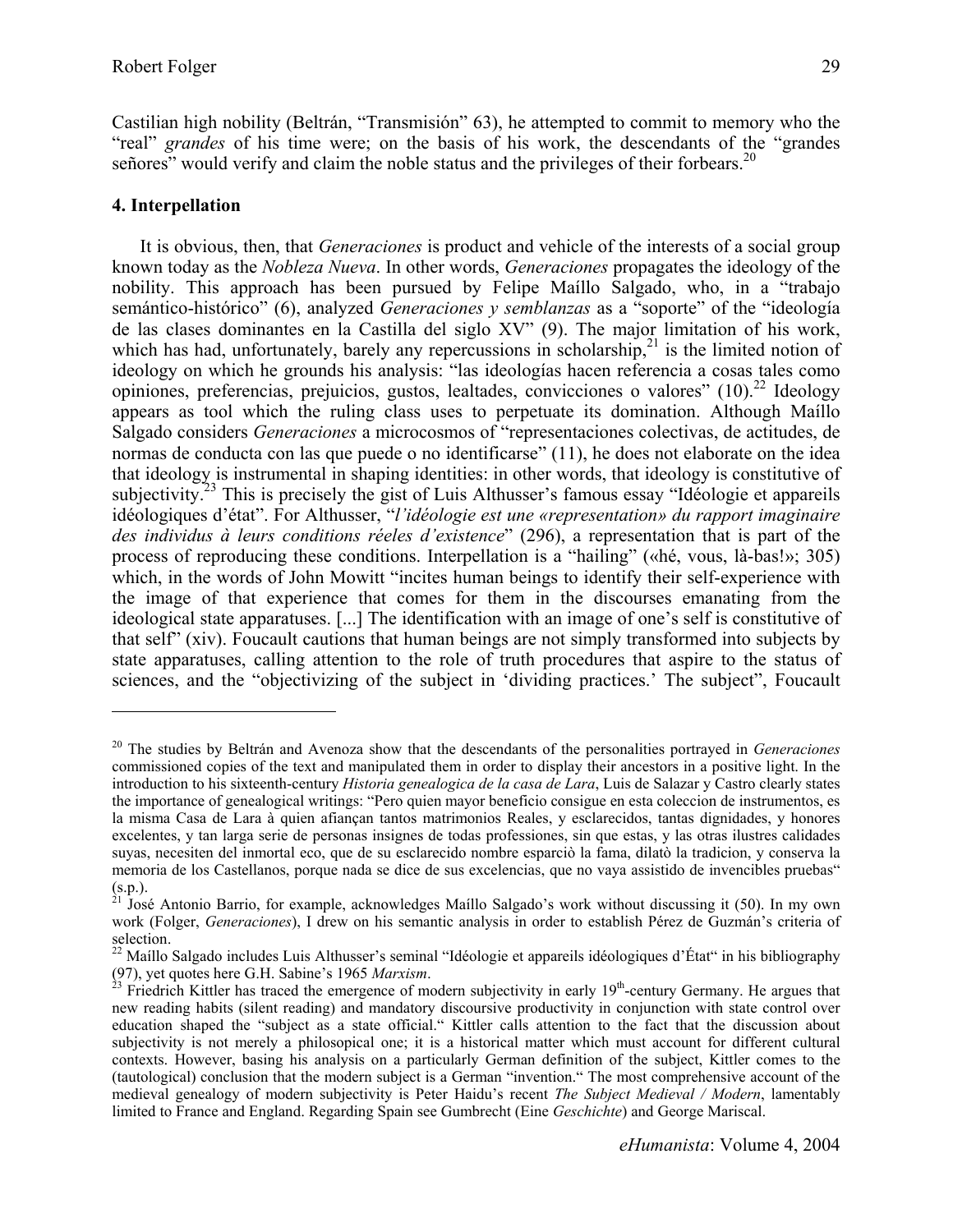holds, "is either divided inside himself or divided from others" ("Subject" 777-78). Finally, the "way a human being turns himself into a subject" (778) is of crucial importance. Nonetheless Althusser's model of positioning the individual by invitation to imaginary identification provides a valuable model for the "mechanics" of "pastoral power" in general  $(784)$ <sup>24</sup> Regarding *Generaciones,* which is literally a set of *images* of *caballeros y prelados,* the notion of interpellaton is particularly appealing; conversely, Pérez de Guzmán's *semblanzas* provide a fascinating example of the workings of images in ideology.25

Althusser asserts that interpellation is accompanied by an "assujettissement au Sujet" (310), a specular relation to an absolute, unique Subject. What is the ideological Subject evoked by *Generaciones*? Maíllo Salgado approaches this question through the reconstruction of the "stereotype" of the caballero. A stereotype is, according to him, a "simple idea" without differentiations, which has been acquired from others and does not reflect the "reality it represents" (5).<sup>26</sup> Following a similar path, I have analyzed Pérez de Guzmán's criteria of selection (Folger, *Generaciones* 69-81). *Generaciones* is a register of the "grandes señores perlados  $\&$  caualleros" (fol. 3<sup>r</sup>).<sup>27</sup> The great effort to trace the genealogies of his peers is indicative of the fact that a *Grande de España* is primarily defined by his pedigree. As Maíllo Salgado has demonstrated, next to "gran linaje," "esfuerço" is the most important parameter in the categorization of the *caballeros* (26-42; see also López Casas 153-54). The status of the *caballero* depends, moreover, on his *dignidad*, that is, offices at court and in the church and –in spite of the author's repeated condemnation of greed– wealth (*tesoro*, *estado*). On one hand, these parameters of "hereditary" qualities define the *Grandes de Castilla* as a social class by excluding other social groups. On the other, they shape the individual claiming the rank of *gran caballero*: he will forge an excellent genealogy by marriages or genealogical writings; he will aspire to prestigious dignities; he will strive to accumulate riches.

Nobility, however, is not only a matter of genealogy and acquisition of power. "Aristocratic rank," Horst Wenzel points out, "must be visible and therefore worked into the noble bodies: although they are born noble, only in the process of education are they formed in order to conform with courtly codes of speech and its iconography. Courtly education involves the noble's entire habitus" ["Aristokratischer Rang muß sichtbar sein und deshalb in den adeligen Körper eingearbeitet werden, die zwar adelig geboren, aber erst im Vorgang der Erziehung so geformt werden können, wie das der höfischen Sprachregelung und ihrer Ikonographie entspricht. Höfische Erziehung erstreckt sich auf den ganzen Habitus des Adeligen" (35; my

<sup>&</sup>lt;sup>24</sup> Foucault relates pastoral power to "globalizing and quantitative [knowledge], concerning the population; the other, analytical, concerning the individual" ("Subject" 784).

<sup>&</sup>lt;sup>25</sup> Hans Ulrich Gumbrecht correlates the emergence of subjectivity with forms of modern literature on the Iberian Peninsula (Eine *Geschichte* 175-287). The age of Isabel marks a watershed: while literature articulated the "ideology of singularity" (Mariscal 110), bureaucracy shaped the conflicting subjectivity of the state official (Folger, "Cien años"). The perfect example of this negotiation of subject positions is Miguel de Cervantes (Folger, "Alfonso Borregán").

<sup>26</sup> Maíllo Salgado analyzes the "stereotypes" of the *caballero*, *prelado* and *rey*. Following Pérez de Guzmán's suggestion, the first two categories can be subsumed under the heading "grandes señores." The framing chapters on Enrique III, Fernando de Antequera, Álvaro de Luna and Juan II do not follow the logic of the register of images of noblemen (Folger, *Generaciones* 60-68) and are not pertinent to the argument I develop in this article.<br><sup>27</sup> For a detailed discussion of the possible reasons why Pérez de Guzmán included persons which do not fit the

general pattern see Folger (*Generaciones* 69-81).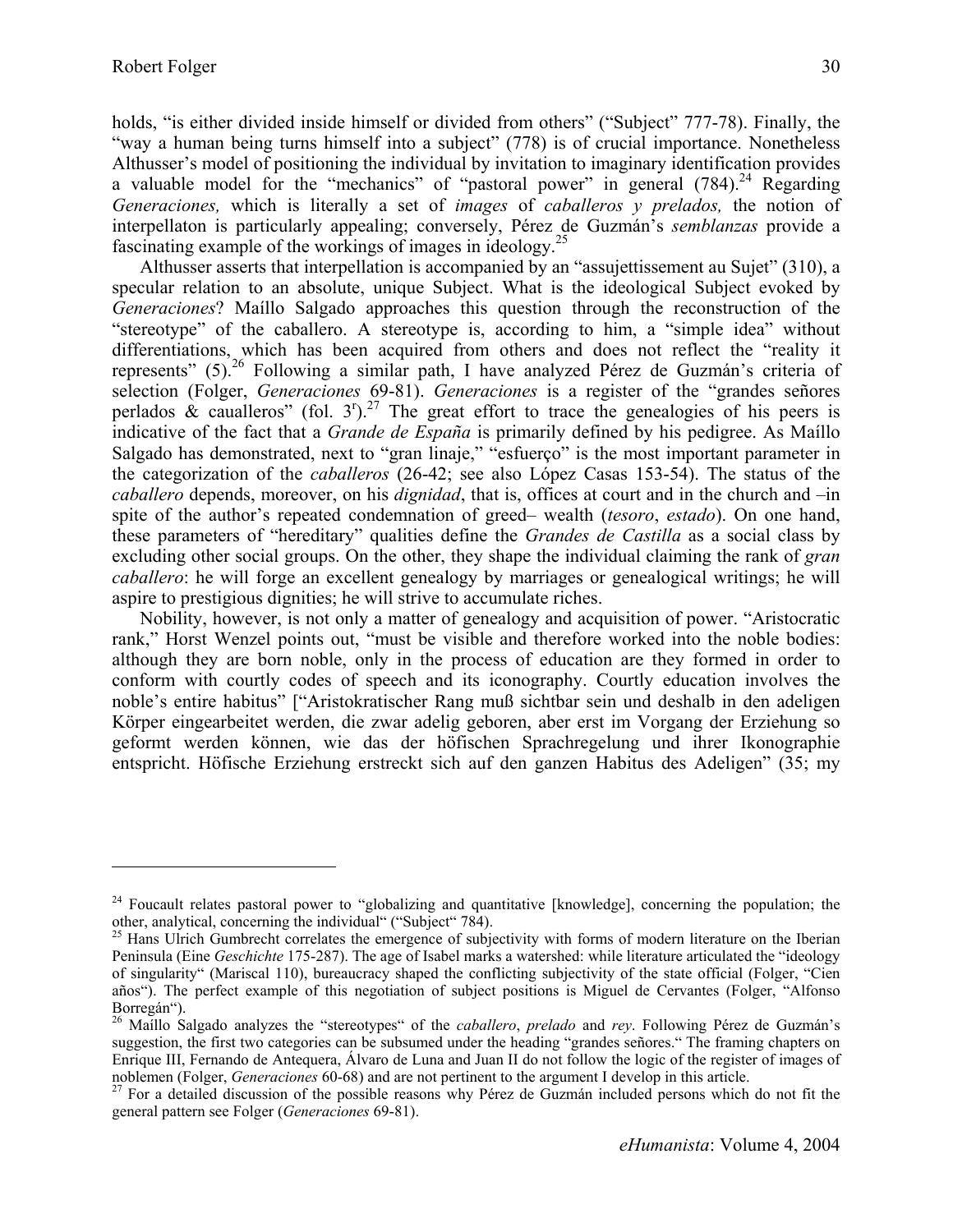1

A few generations before Pérez de Guzmán, Don Juan Manuel clarified the idiom in his *Libro de los estados*. King Morabán appoints the knight Turín as secular educator of Johas, the heir to the throne. In the very first lesson, the king wants his son to learn about the difference between *maneras* and *costumbres*.

Et devedes saber que la diferençia que a entre maneras et costunbres es ésta: las maneras son toda cosa que ayuda al omne por que pueda fazer por manera lo que non podría fazer tan ligeramente por fuerça. Non las puede aver omne si de otrie non las aprende. (20)

Turín explicates that *maneras* include horseback riding, swimming, fencing, courtly games, pacing gracefully, sometimes including song, fighting, and jousting. He distinguishes these arts, which can be learned through teaching, from *costumbres*.

Las costumbres buenas o contrarias son cosas que gana omne por luengo uso, ca usando omne la cosa luengo tienpo tórnase en costunbre [...]. A muy mester omne que sea muy bien acostunbrado en comer et en vever et en fablar et en fazer todas sus cosas segund conviene para guardar lo que deve a Dios et al mundo. (21)

While the teacher does not hesitate to relate these "habits" to the welfare of the soul, he emphasizes that they are instrumental regarding the "buena fama del mundo" (21). Turín was explicitly assigned to the prince as his instructor in worldly matters.29 *Maneras* and *costumbres*, then, do not essentially reflect the moral disposition of the person *sub specie aeternitatis*, but document a successful or failed socialization of a noble pupil. Conversely, *maneras y costumbres* shape the noble individual, and texts offering images which invite the emulation of these *habitus* effect subjectivity through interpellation.

*Generaciones y semblanzas* is such a text. The combination of bodily features and *maneras y costumbres* is a defining feature of *semblanzas*. They are distinguished from conventional medieval portraiture by their fragmentary and unsystematic character. Moreover, there is a striking lack of accordance between *descripio intrinseca* and *descriptio exterior*. If *Generaciones* does not convey full, idealized and exemplary images of knighthood and nobility, how is interpellation effected? Maíllo Salgado circumvents this difficulty by distilling stereotypes of the *caballero* and the *prelado* through semantic analysis. There is, however, also a more convincing approach to this question in premodern epistemology. Pioneering in this respect is James F. Burke, who construes the premodern "self," bringing together Lacanian gaze theory and faculty psychology: "In the medieval period the identity of the individual was thought to be constructed largely visually through a play of reflections between this person and a set of exterior models" (Burke, *Vision* 88). According to faculty psychology, perception and cognition is an active process. The mind judges *species* evoked by the *semblanza* and the information attached to it

<sup>&</sup>lt;sup>28</sup> The tradition can be traced back to ancient biography (Suetonius) and was adapted, for example, by Juan Fernández de Heredia, Pero López de Ayala, Gonzalo Chacón and Diego Enríquez del Castillo (Folger, *Generaciones*; particularly 45).<br><sup>29</sup> The actual protagonist of *Libro de los estados* is the Christian "filósofo" and preacher Julio, who is responsible for

addressing the Infante's spiritual questions. Julio convinces the Prince, Turín, and the King of the superiority of his wisdom, eventually leading to the Christianization of the entire kingdom.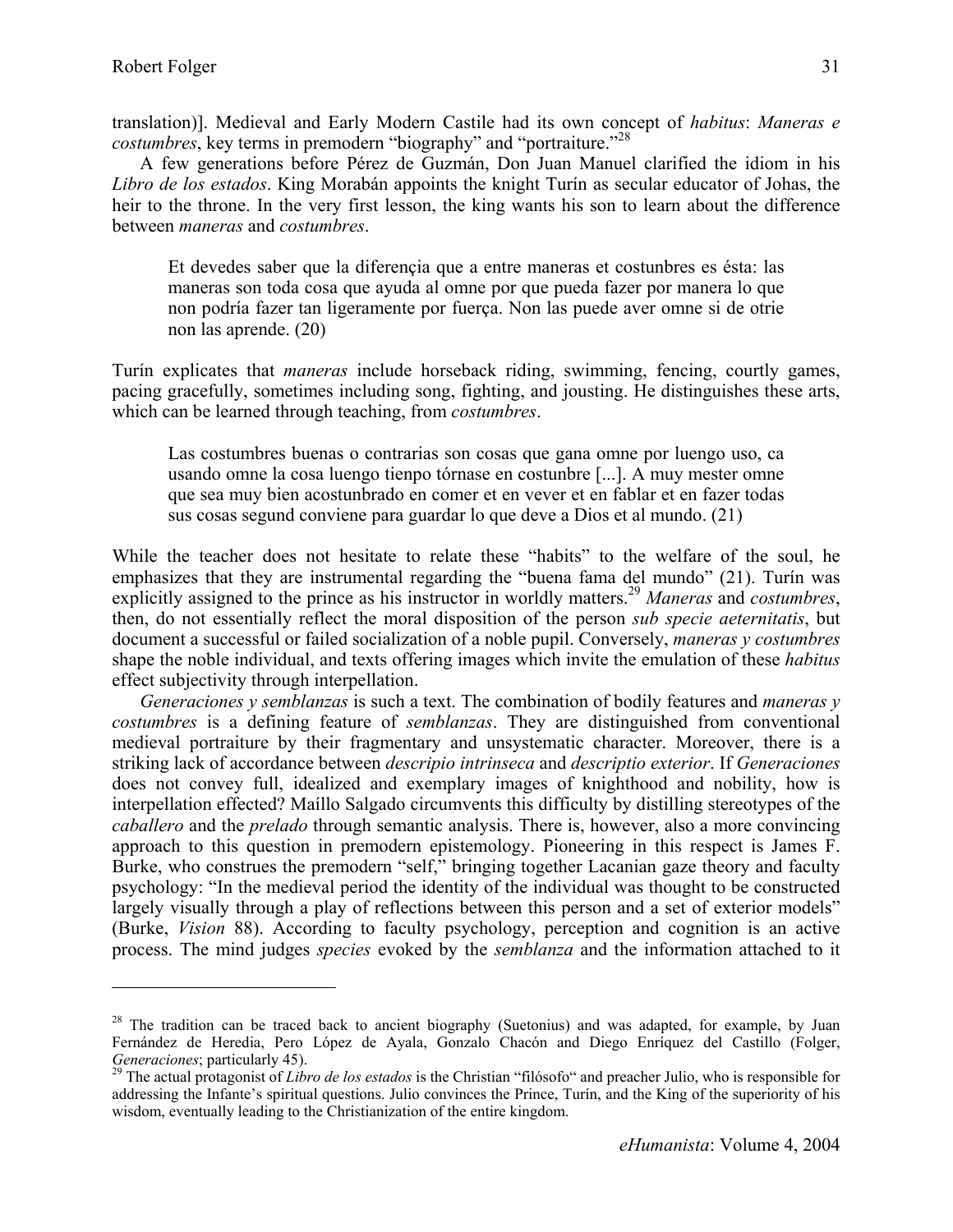(here, *maneras y costumbres*) by associating it with images or "readings" previously stored in memory (Carruthers, *Book of Memory* 156-88; Pietropaolo 206; Burke, "Insouciant Reader" 36- 37). In other words, thinking is always an ethical process in which the images provoke praise, *laus*, or blame, *vituperium*, 30 which, in *Generaciones*, is frequently modeled by the author but ultimately depends on the honed judgment of the reader and "common sense". About Gómez Manrique, for instance, Pérez de Guzmán tells us that he was a

buen cauallero cuerdo & bien rrazonado de grande esfuerço muy soberujo & porfioso buen amjgo & çierto con sus amjgos mal ataujado de su persona pero su casa tenja bien guarnjda . como qujer que çierto fuese & verdadero en sus fechos [...]. (*Generaciones* fol. 18<sup>r</sup>)

Reading *Generaciones*, then, meant to mentally create a series of images, judging them and associating each *semblanza* with other *semblanzas* previously processed. This mental superimposition of *semblanzas* of all but exemplary *caballeros* creates something similar to Althusser's *Sujet,* which, probably, also resembles Maíllo Salgado's "stereotype" of the *caballero,* who combines the following positive values: "buen linaje," "esforzado," "discreto," "cuerdo," "amar a una mujer," "franco, gracioso," "acogedor de hombres," "limpio en el vestir," "mesurado en el comer," "ayudar a sus amigos (y familiares)," "alcanzar gran estado" (26).

Even a cursory look at this list shows that *Generaciones*'s *Subject* is a gendered one. The ideology inscribed in *Generaciones* obviously aims at interpellating male subjects. The particularity of Pérez de Guzmán's register is that the female Other is not mere absence and abjection. Although the declared purpose of *Generaciones* is to write about the two kings of Pérez de Guzmán's time and "algunos grandes señores," the author inserts a *semblanza* of a woman: Catherine of Lancaster, the widow of Enrique III, who ruled Castile, together with Fernando de Antequera, for her underage son, Juan. Catherine's *semblanza* is interstitial in relation to the program of *Generaciones*; it is sandwiched between the chapters of the two kings and thus precedes the register of the noblemen.<sup>31</sup> Although the presence of Catherine in *Generaciones* may be explained as an acknowledgement of her role as regent,<sup>32</sup> the actual text of the *semblanzas* betrays other motivations.

fue esta rreyna alta de cuerpo & mucho gruesa blanca & colorada & Ruuja enel talle & meneo del cuerpo tanto paresçia onbre commo muger fue muy honesta & guardada en su persona & fama liberal & magnjfica . pero muy sometida a priuados & muy rregida dellos . lo qual por la mayor parte es viçio comun delos rreyes non era bien rregida en su persona. (Pérez de Guzmán, fol.  $6^{\nu}$ )

She is a figure who is sexually under- and overdetermined: as much man as woman. She is not properly gendered: a woman ("rregida") in power ("rreyna") who fulfills gender expectations ("honesta & guardada en su persona") and violates them ("non era bien rregida en su persona").

 $^{30}$  I draw here on John Dagenais's concept of "ethical reading" (16); see also Folger (*Images* 84-95).<br><sup>31</sup> Generaciones was written in two phases. The prologue is programmatic only of the first version, without refer

to the two concluding chapters about Luna and Juan II, which were added after their deaths (Folger, *Generaciones* 65-68).

<sup>32</sup> Her *semblanza* also appears in Lope de Barrientos's *Refundición* (Folger, *Generaciones* 64). Scholarship assumes that *Refundición*, among other 15th-century historiographical texts, copies *Generaciones*, but the question of filiations has not been resolved.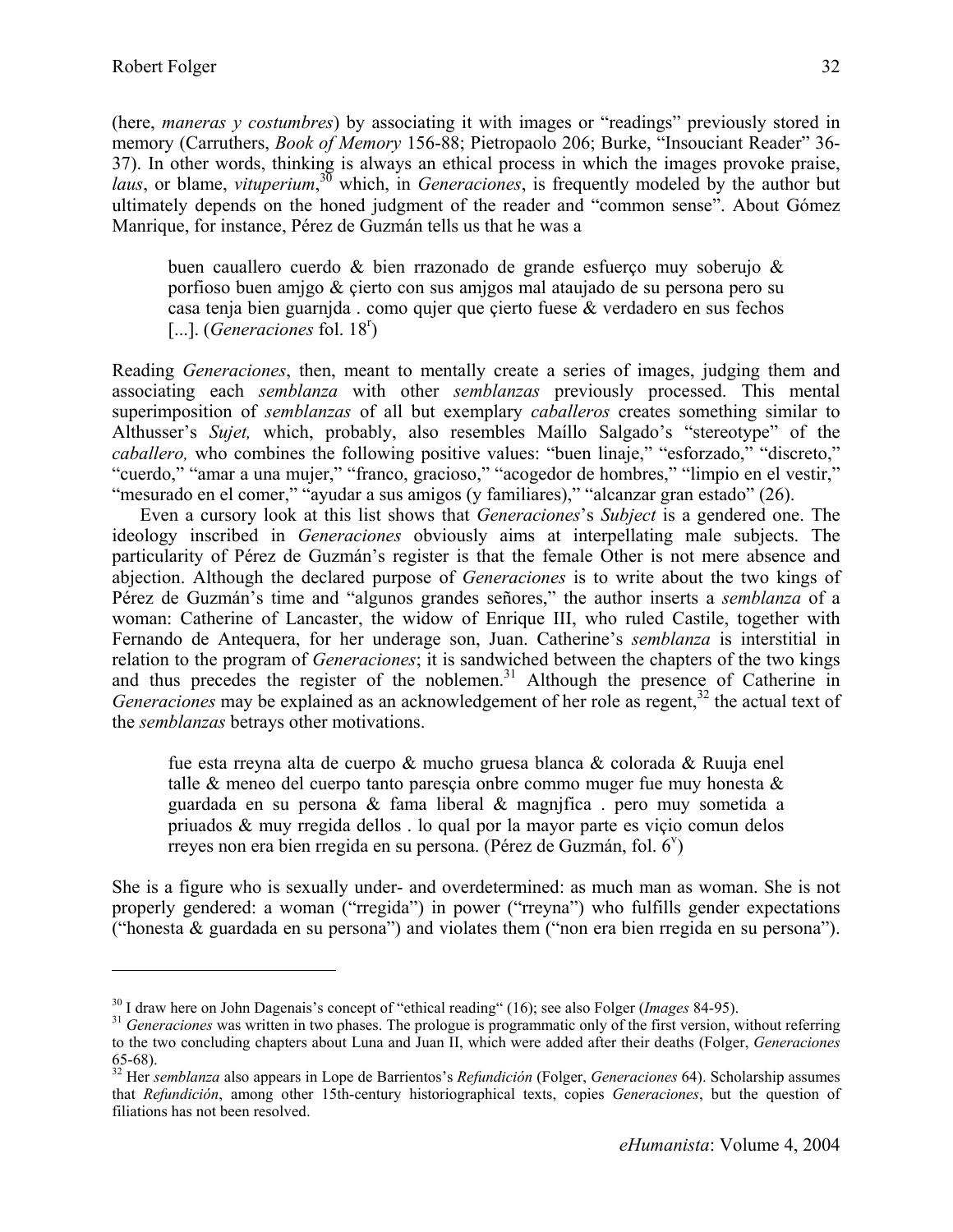As such she is a "precursor" of her granddaughter, Queen Isabel, whose impact on late medieval gender economy has recently been studied by Barbara Weissberger. Like Isabel's "image," Catherine's *semblanza* is a manifestation of gender anxiety. Cross-gendering and the attempt to ascribe the attributes of power to the male sphere is a way of coping with this anxiety and an appeal to exclude the feminine from this sphere.

Complementary to the hybrid image of Catherine is the last *semblanza* of the register, the chapter on Pedro de Frías, cardinal of Spain. Frías's status is also undecidable; he belongs and does not belong to the *Grandes de España*: "fue onbre de baxo ljnaje pero alcanço grandes dignjdades & por poder & estado & grande tesoro" (fol. 28<sup>r</sup>). He is a foreign body among the noble knights and prelates.

fue onbre de mediana altura de buen gesto no muy letrado muy astuto & cabteloso tanto que por maliçioso era aujdo non fue muy deuoto njn honesto njtan ljnpio de su persona commo asu dignjdad se convenja vestiase muy bien comja muy solepne mente dava se mucho a deleytes & buenos manjares & finos olores enla priuança que conel rrey ouo fueron muchos quexosos del especial mente grandes onbres & esto o por que el los trataua mal o por que por conplazer al rrey en su fazjenda & rrentas les era contrario ca ansy los fechos dela justiçia commo las rrentas del rrey todo era a su ordenança en su fabla & meneo de su cuerpo & gesto & enla mansedunbre & dulçura de sus palabras tanto paresçia onbre commo muger. (fol.  $28^{r} - 28^{v}$ )

The *semblanzas* of Catalina and Frías certainly do not invite specular identification, and yet they are part and parcel of the interpellative process. These images figure as a threat to the power of male noblemen, and thus appeal to proper *maneras y costumbres* and gender positions. Bracketing the register of *caballeros* and excluding queer bodies and subjects, they define a gendered group of men in power.

# **5. Tactics and Strategies**

In order to define this group and suppress alterity, this very alterity appears at the margins and interstices of *Generaciones*. It is ultimately the reader's task to eliminate the alterity in the interpretive process so that proper interpellation takes place. In the superimposition of images I described above, the *semblanzas* of Catherine and Frías must be discarded. It is important to realize that this agency of the "subject" of interpellation is not limited to the negative examples but is inherent in the phenomenology of interpellation through *semblanzas*. According to faculty psychology, the reader does not simply receive the images evoked by Pérez de Guzmán's *semblanzas,* but judges, associates and combines them with images stored in his memory. This is all the more necessary since the *semblanzas* of *Generaciones* do not allow for a simple identification. This appropriation of images in *Generaciones* indicates that interpellation does not equal determination, which has been one major charge leveled against Althusser's notion (Smith 3-23; Mariscal). The ideology of nobility provides a *Sujet* that figures in *Generaciones* in scattered and dismembered form; it is the reader's task to piece it together and "make it work": *bricolage* in the sense of Michel de Certeau. Certeau postulates that "les usagers «bricolent» avec et dans l'économie culturelle dominante les innombrables et infinitésimales métamorphoses de sa loi en celle de leurs intérêts et de leurs règles propres" (xxxix). If we substitute *readers* for "users" and *ideology* for "dominant cultural economy" it becomes possible to describe the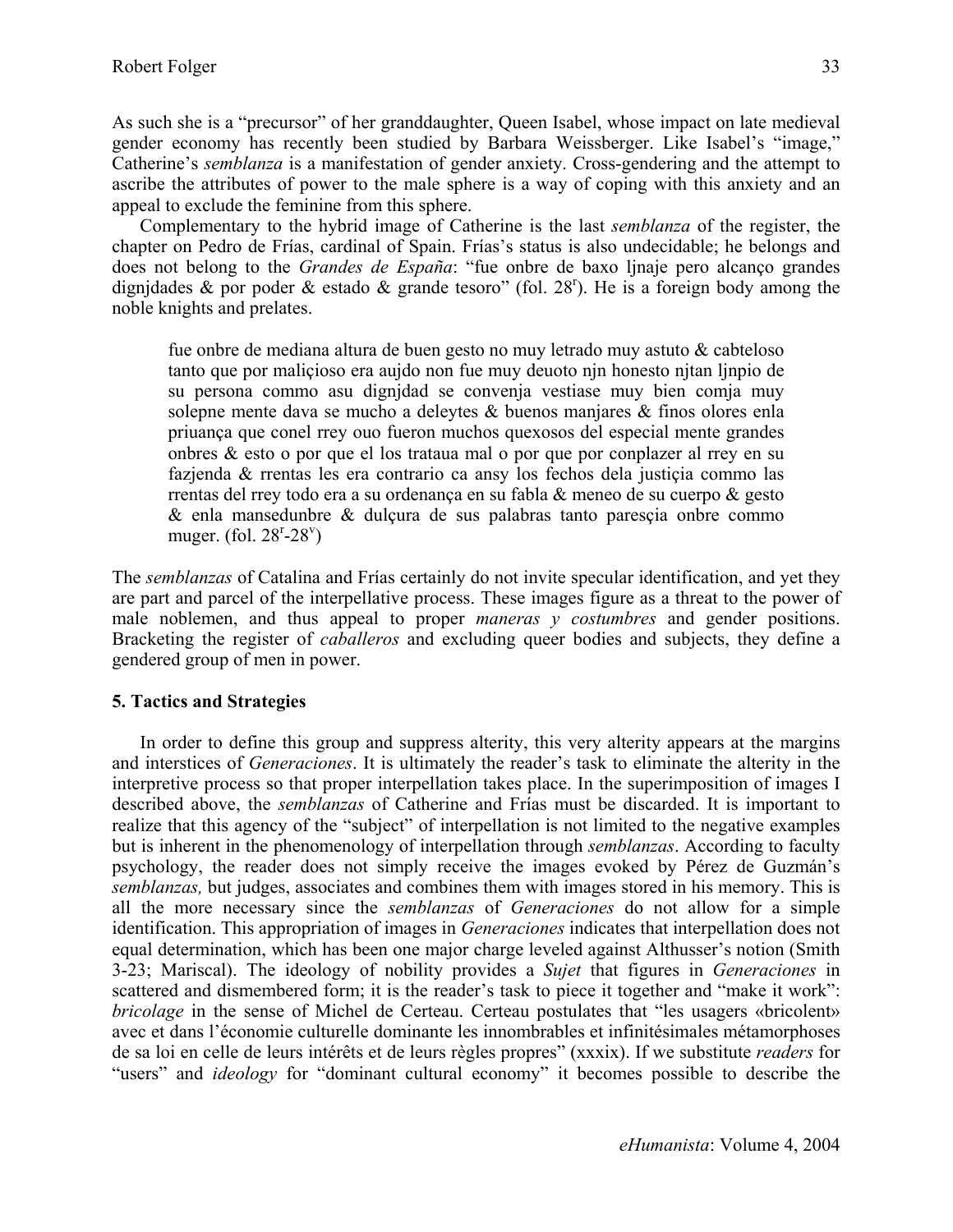interpellation through *semblanzas* as an interplay between strategies and tactics. For Certeau, a strategy is

le calcul (ou la manipulation) des rapports de forces que devient possible à partir du moment où un sujet de vouloir et de pouvoir [...] est isolable. Elle postule *un lieu* susceptible d'être circonscrit comme *un propre* et d'être la base d'où gérer les relations avec *une extériorité* de cibles ou de menaces […]. (59)

A tactic on the, other hand, is an

action calculée que détermine l'absence d'un propre. [...]. La tactique n'a pour lieu que celui de l'autre. Aussi doit-elle jouer avec le terrain qui lui est imposé tel que l'organise la loi d'une force étrangère. [...] Elle n'a donc pas la possibilité de se donner un projet global ni de totaliser l'adversaire dans un espace distinct, visible et objectivable. [...] Elle profite des «occasions » et en dépend, sans base où stocker des bénéfices, augmenter un propre et prévoir des sorties. (60-61)

In a seeming paradox, interpellation, a strategic operation, requires the tactical collaboration of the individual. $33$ 

The user's tactic, even in the service of ideology, however, always implies the agency of the interpellated individual. The user has the ethical and moral duty to reject the "tachas" of each of the *caballeros*, 34 to eliminate alterity. But there is also always the possibility to imaginatively identify with the alterity, or to piece together an unconventional subjectivity. In *Generaciones*, there is even the possibility that the text stages an "interplay of differing subject-positions" (Smith xxxiv-xxxv). According to Paul Smith, interpellation should not be conceived of as a determination because competing ideologies create a tension that "compels a person to legislate among them. […] A person is not simply the actor who follows ideological scripts, but is also an agent who reads them in order to insert him / herself into them –or not"  $(xxxiv-xxxv)^{35}$  The ideology of *Generaciones* propagates, for example, a male gender which is constructed through an abject female Other, but the possibility cannot be excluded that Catherine or Frías, *tanto onbre commo muger*, provided identificatory images. *Generaciones*, in short, purport the interpellation of "normal" noble subjects, but they could be appropriated for "wild selffashioning."

Whence the precarious nature of interpellation in *Generaciones*? Pérez de Guzmán, the stern moralist, certainly did not intentionally write a "subversive" text, but hoped to secure the privileges and foster the aspirations of his class. According to Gumbrecht, the emergence of subjectivity on the Iberian Peninsula is related to the crisis of royal authority and the break-down of "collective horizons of meaning" (*kollektive Sinnhorizonte*), which lead to the emergence of "subject-centered roles of meaning-producing" (*subjektzentrierte Rollen der Sinnbildung*) (Eine *Geschichte*, 80-167). *Generaciones* is a case in point. In his long and winding prologue, the author voices his suspicion that the official chronicle of his time is lacking "pureza & synplicidad" (fol.  $3<sup>r</sup>$ ). He himself, however, does not want to write the chronicle of his time,

 $33$  Analyzing  $17<sup>th</sup>$ -century *relaciones de méritos y servicios*, I argue elsewhere that the tactical facet of interpellation is not unique to *Generaciones* but generally necessitated by the *assujetissment* (Folger, "Alonso Borregán")<br><sup>34</sup> In the *semblanza* of Ruy López Dávalos, the author programmaticaly states: "enel mundo no ay onbre syn ta

 $(fol. 10<sup>r</sup>)$ .<br><sup>35</sup> Mariscal's study of Quevedo and Cervantes departs from this premise.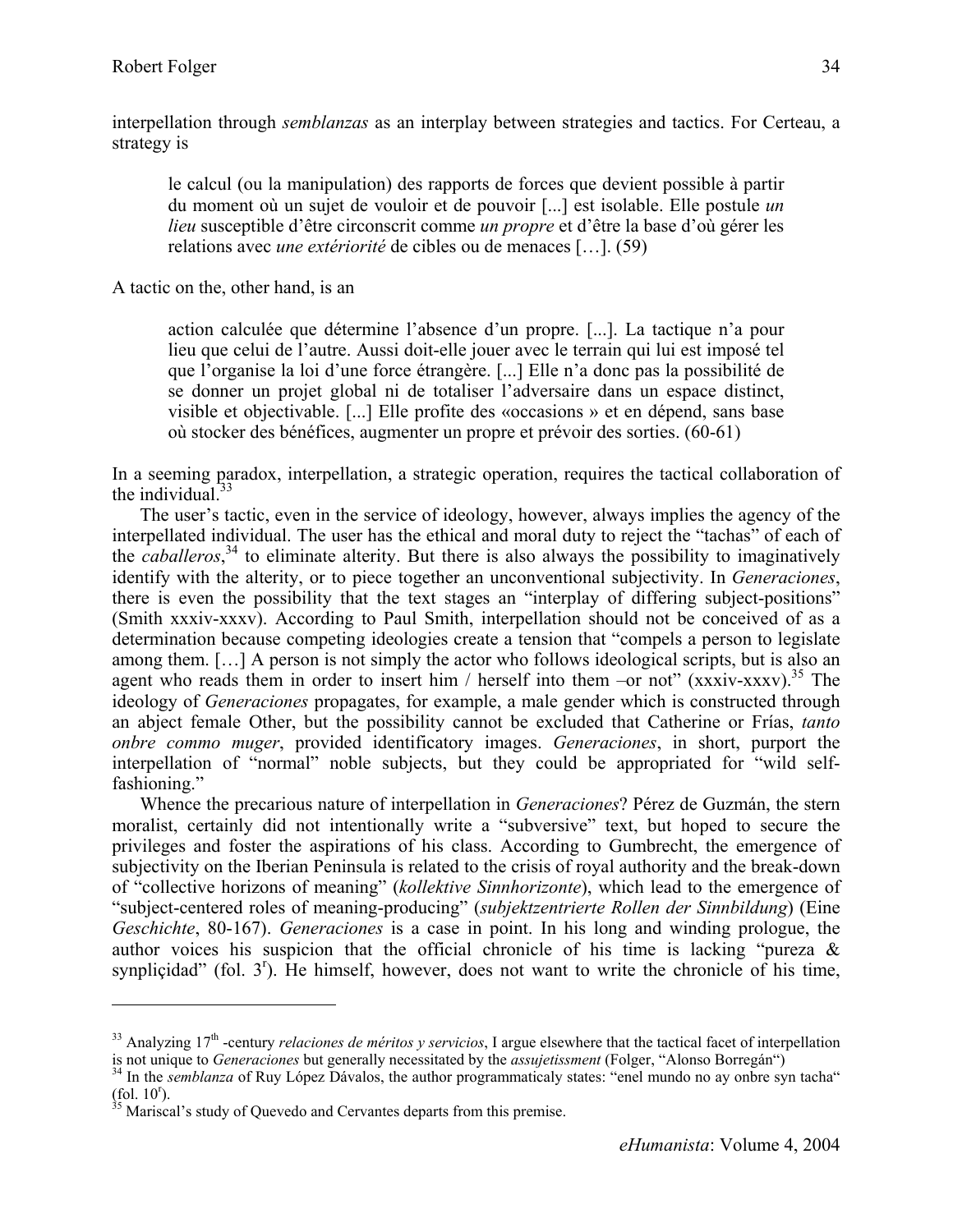because he is not "asi ynstruydo nj ynformado delos fechos como era nesçesario atal atto" (fol. 3r ). He refers here to his personal circumstances when he wrote *Generaciones*. Pérez de Guzmán was forced to retire to his estate at Batres after he was eliminated from the political scene by Luna in 1432. In terms of authority, however, Batres was no *proper place* for the writing of history; *Generaciones* itself is the product of tactical writing. Starting with Alvar García de Santa María, the official chronicles of the Castilian kings were composed by state officials, secretaries, and learned bureaucrats (*letrados*), who used their own connections at court, and their access to royal archives, for their chronicles (Folger, *Generaciones* 167-83). Their authority was based on the institutional power that backed them.<sup>36</sup> Pérez de Guzmán, on the other hand, had only two resources: his memory and the authority of personal reputation. In nearly obsessive terms he voices in *Generacions* the fear that official written chronicles were corrupted (Folger, *Generaciones* 116). Confronted with this threat to the written word, he conceived of *semblanzas*, texts written down on paper, but fully to be realized in the mind of the reader. His method of transcribing mental images with the authority of the eyewitness and the necessity to make them memorable through the emphasis of the unusual had the effect of inscribing into *Generaciones* an alterity respective to hegemonic ideology –to a degree unprecedented in Castilian historiography. The price, then, that he had to pay for writing this "truthful" text that preserved genealogical memory was that the interpellative function of his text was tainted by the possibility of wild self-fashioning.

## **6. Reterritorialization**

*Generaciones* was the product of particular historical circumstances. The early reception of the work –its dissemination in manuscript form– is difficult to pinpoint.<sup>37</sup> Yet the fact that it was a powerful and dangerous text is corroborated by the process by which this nomadic text was reterritorialized. This process was initiated by Hernando del Pulgar. On December  $24<sup>th</sup>$  of 1486, in Toledo, Juan Vasques printed a text identified in the incipit as *Libro delos claros varones de Castilla* and a collection of thirteen letters (ed. Dangerfield), both written by Hernando del Pulgar, secretary and official chronicler to the Catholic Kings. A prologue, two "razonamientos" and twenty-four chapters on Castilian noblemen, which the reader familiar with *Generaciones*  will identify as *semblanzas*, comprise *Claros varones.* 

Addressing Queen Isabel, Pulgar expounds in the prologue that Greek and Roman "istoriadores" wrote extensively about the heroic deeds of the "claros varones de su tierra."

Otros escritores ovo que las sacaron [sc. las hazañas] de las istorias & fizieron dellas tratados a parte a fin que fuesen más comunicadas, segund fizo Valerio Máximo & Plutarco & otros algunos que, con amor de su tierra o con afeción de personas o por mostrar su eloquencia, quisieron adornar sus fechos, exaltándolos con palabras algo por ventura más de lo que fueron en obras.  $(3)^{38}$ 

 $\overline{a}$ 

<sup>&</sup>lt;sup>36</sup> Elsewhere I discuss the connex between royal power, institutions and authority in historiograpical writing in the so-called *historiografía indiana* (Folger, "Institutionalisierung"). 37 See Beltrán ("Transmisión"; "Transmisión manuscrita"), Avenoza and Folger (*Generaciones* 29). Among his own

and the following generations Pérez was recognized as one of the most important Castilian authors; this reputation, however, was built upon his fame as a moralist poet (Folger *Generaciones* 29; Weiss). <sup>38</sup> All quotations are taken from Tate's edition.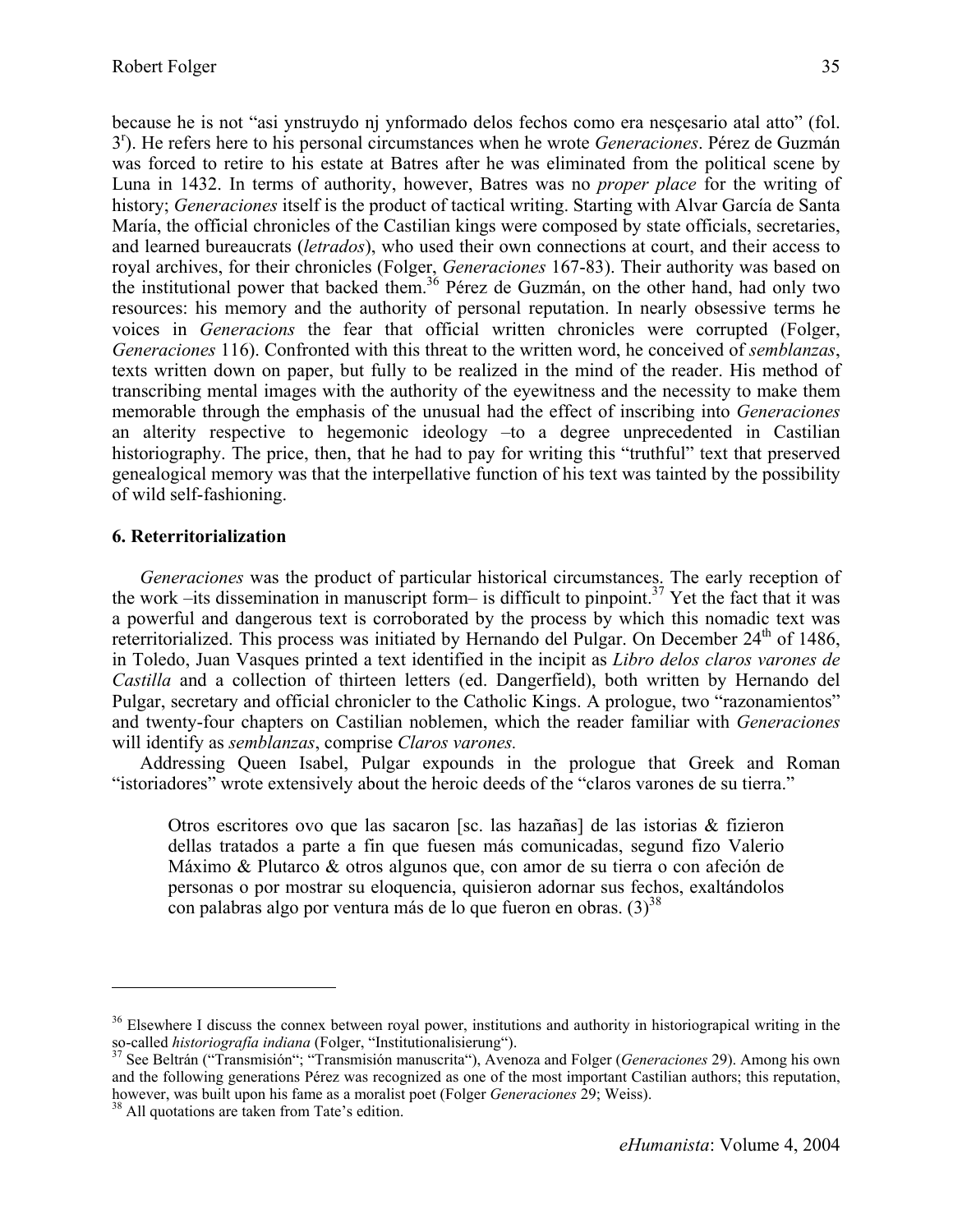Castilian "corónicas," on the contrary, deny the *claros varones* and their descendants this honor. Neither is there, Pulgar laments, a Castilian work in the vein of Valerius Maximus, who wrote separately about the "notables fechos" (3). He then lists authors who "escrivieron loando los ilustres varones dignos de memoria para loable enxemplo de nuestro bevir" (4). Among them the reader finds Fernán Pérez de Guzmán.

Escrivió en metro algunos claros varones naturales dellos que fueron en España; asimismo escrivió brevemente en prosa las condiciones del muy alto & excelente Rey don Juan de esclarecida memoria vuestro padre, & de algunos cavalleros & perlados sus súbditos que fueron en su tiempo. (3-4)

Besides the domestic author Pérez de Guzmán and his *Loores de los claros varones de España* (Menaca) and *Generaciones y semblanzas*, Pulgar adduces George de Vernade, secretary to Charles VII of France and author of a lost compilation (Tate, "Editor's introduction" 30) of the "fechos notables de algunos cavalleros  $\&$  perlados de aquel reino" (4), Jesus Sirach, and Jerome as *auctores* for his own project. 39

Me dispuse a escrivir de algunos claros varones, perlados & cavalleros naturales de los vuestros reinos que yo conoscí y comuniqué, cuyas fazañas & notables fechos si particularmente se oviesen de contar, requiría fazerse de cada uno una grand istoria E por ende con el ayuda de Dios escreviré los linajes & condiciones de cada uno & algunos notables fechos que fizieron. (4)

He wants to prove the superiority of the Castilian *claros varones*.

De los quales se puede bien creer que en autoridad de personas & en ornamento de virtudes & en las abilidades que tovieron, así en ciencia como en armas, no fueron menos excelentes que aquellos griegos & romanos & franceses que tanto son loados en sus escripturas. (4)

The reader coming from *Generaciones* appreciates this lucid prologue, which needs no further explanation.

The introductory *semblanza* of Enrique IV, labeled by the author with "vida & condiciones" (4), establishes a chronological frame and the general tone underlying Pulgar's work. Tate holds that the fifteen *semblanzas* of *caballeros* that follow are centered in an abstract virtue. Following the example of Valerius, these virtues, in turn, are illustrated with the deeds of the noblemen portrayed ("Editor's introduction" 31-32). In the first three *semblanzas*, Pulgar contrasts the virtues of Castilian *moderni* with those of some of Antiquity's exemplary figures. In a "razonamiento a la reina" intercalated after the thirteenth *semblanza*, he celebrates the moral superiority and vigor of Castilian *claros varones* (52-54). In the second part of his work, Pulgar

<sup>39</sup> In spite of the allusion to Jerome's *De viris illustribus*, *Claros varones* is by no means a bio-bibliography (Blum); in the chapters on Alfonso de Cartagena and on Alfonso Fernández de Madrigal (El Tostado), he only mentions in passing their numerous writings.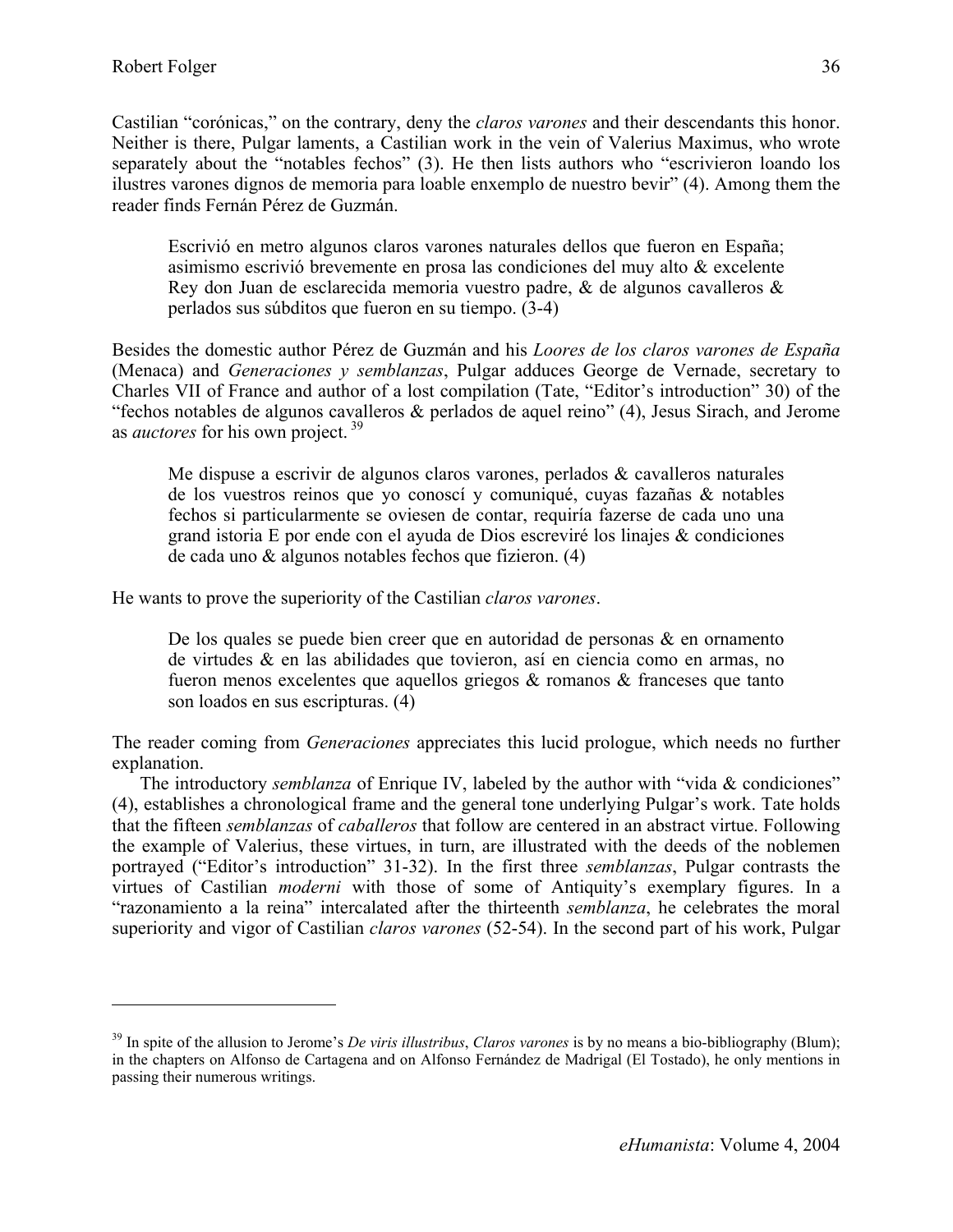describes eight prelates. Seven of them excel through exemplary moral integrity and erudition.<sup>40</sup> In the concluding "razonamiento breve" he once more spells out the intention of his work.<sup>41</sup>

Por cierto se deve creer que tan bien se loará un fecho castellano como se loa un fecho romano si oviera escritores en Castilla que sopieran ensalçar en escritura los fechos de los castellanos, como ovo romanos que supieron sublimar los de su nación romana. (75)

Emphasizing the role of Castilian "escritores" in "sublimating" the historical facts –and implicitly his own contribution– Pulgar wants to prove the preeminence of Castilian nobility over the heroes of Antiquity.<sup>42</sup>

The noblemen of *Claros varones* are exclusively representatives of the most important Castilian-Leonese families.<sup>43</sup> The tone of the work is noticeably laudatory; even the notorious troublemaker Pacheco appears as an exemplary figure (Tate, "Editor's introduction" 39-42). Tate holds that *Claros varones*, which was composed during the hot phase of the war against the Nasrid kingdom of Granada, is an appeal to the loyalty and virtue of the descendants of the illustrious men included in Pulgar's work (41). On the other hand, he considers the text a "handbook for the guidance of those who exercise temporal authority"  $(49)$ <sup>44</sup>

*Claros varones* is a text that does not confront the modern reader with great difficulties regarding its comprehension and interpretation; in this respect it is an oddly "modern" text. More interesting, however, is the question of the relation of this "modern" text to *Generaciones y semblanzas*, this similar yet puzzling piece written only a few decades earlier.<sup>45</sup>

In the prologue and the concluding *razonamiento*, Pulgar refers to Pérez de Guzmán's *Loores*  de los claros varones de España as an example of Castilian panegyric writing.<sup>46</sup> Although *Generaciones* is certainly not a eulogy of Castilian nobility, this work is nonetheless *Claros varones*'s most important intertext. Like *Generaciones*, *Claros varones* is a register of important civil and ecclesiastic dignitaries. Like Pérez de Guzmán, Pulgar describes his contemporaries on the basis of personal experience.

In his *semblanzas*, Pulgar states the name of the person portrayed, followed by an apposition with their most important dignities. Afterwards, the reader finds a brief genealogical portion that

 $40$  The deceptive and bellicose archbishop of Toledo, Alfonso Carrillo, is, according to Tate ("Editor's introduction" 35), a "natural foil" to the virtuosity of the other clergymen.

<sup>41</sup> Because of the coherence of the first three *semblanzas* of *caballeros* and the two *razonamientos*, Tate thinks that they are the nucleus of the work, to which the author later added *semblanzas* and the entire section on the prelates ("Editor's introduction" 35).

 $42$  Ernst Robert Curtius (174-75) includes in his examples of the medieval *cedat topos* the Castilian verse chronicle *Gesta Roderici Campidocti* (ca. 1200); see also Sánchez Alonso (155-57).<br><sup>43</sup> See Tate ("Editor's introduction" 21-28). Pulgar does not pay much attention to the South-East, Galicia and

Asturias; this geographical limitation is probably due to the fact that the supporters of the Isabeline faction in the Civil Wars were mostly Castilian. In the second part of the work, he portrays some prelates who died in the first years of Enrique IV's reign.<br><sup>44</sup> Moreover, Tate contends that Pulgar was influenced by St. Augustine's thinking ("Editor's preface" 45-50).

<sup>&</sup>lt;sup>45</sup> I think this is part of the reason why Claros varones has attracted only a few critics' interest. Tate's preliminary study to his edition is still fundamental. See also José Luis Romero (153-69) and Nicolás del Castillo Mathieu (421- 26). The interest has focused on the *converso* identity of the author and the humanistic influences in his work; see Cantera Burgos and Maria Camilla Bianchini. Also Weissberger focuses on Pulgar's chronicles.

<sup>46</sup> See Pérez de Guzmán: "Loemos los muy famosos / principes de nuestra España, / segun que Sirac se baña / en loar los gloriosos / varones e virtuosos / principes del pueblo ebreo / pues de nuestros, muchos leo / muy nobles e virtuosos" (*Loores* 707).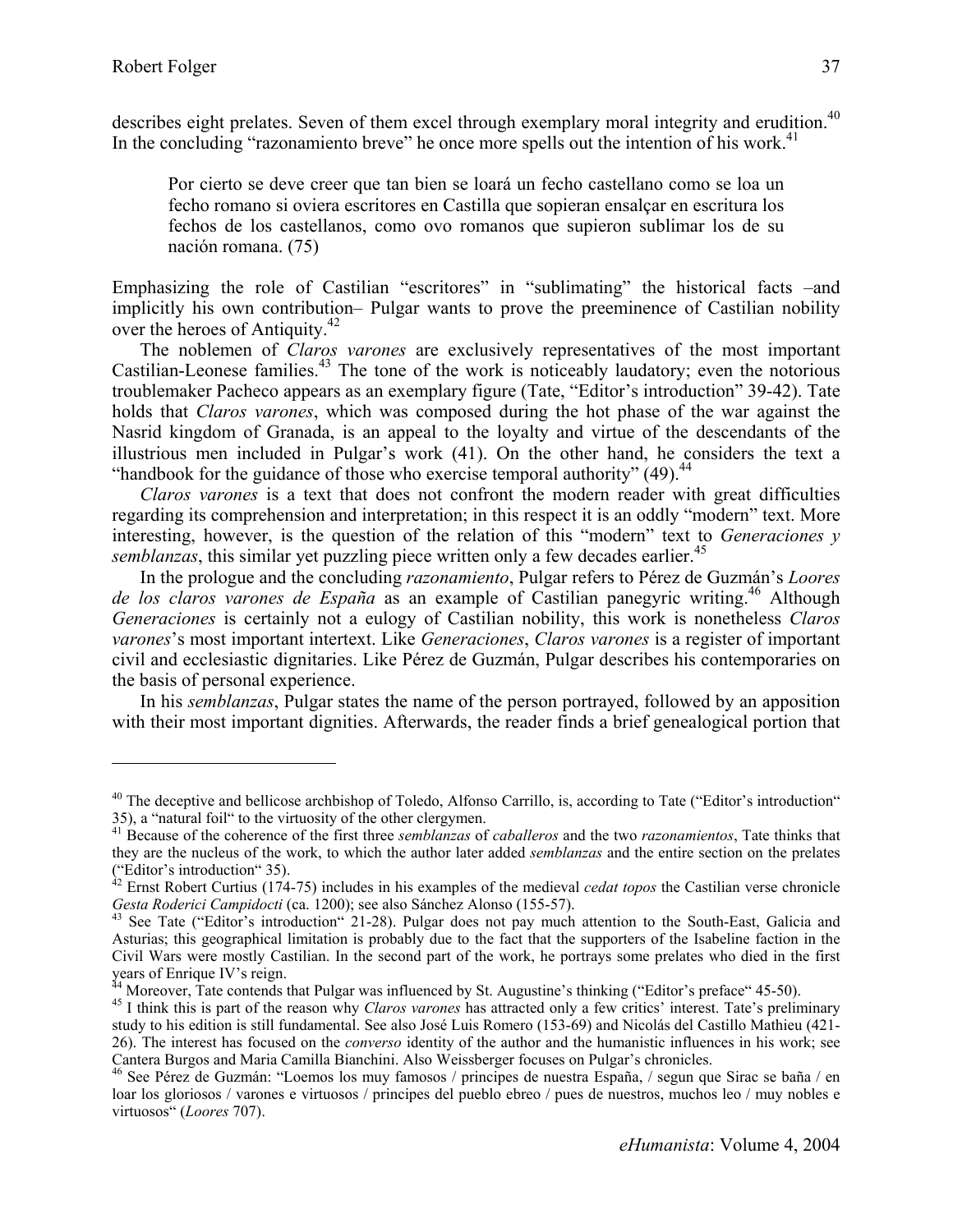traces the lineage back over two generations. In most cases, the author qualifies the *linaje* as "antiguo" and "noble."47 The usual scant and fragmentary *descriptio superficialis* addresses *topoi* well known from *Generaciones*: height, face, limbs, etc.

The most striking difference between Pérez de Guzmán's *semblanzas* and Pulgar's is the treatment of the *condiciones*. I have pointed out that Pulgar organizes *maneras* and *costumbres*  around a virtue embodied by the person he depicts. His *descriptio intrinseca* is much more detailed, in the words of Tate ("Editor's introduction" 34), more "substantial" than the average *semblanza* in *Generaciones*: the author illustrates the characteristics and "habits" with episodes and anecdotes from the illustrious man's life and spices them with speeches, *sententiae* and proverbs (32). An *obiit* formula with an indication of the age, yet without date, concludes Pulgar's *semblanzas*.

It is striking that, in spite of formal continuity, *Claros varones* marks a considerable transformation regarding pragmatics. While *Generaciones* conveys essentially genealogical memory, *Claros varones* has a laudatory intention. Although in the prologue Pulgar mentions genealogy ("linajes"), along with "condición" and "notables fechos," as one of the points he wants to address with his work (4), he provides only token genealogical data.

In the second part, which Pulgar dedicates to Castilian clergy, noble descent is apparently not among the criteria of selection. Among the eight clerical *claros varones* he includes only three noblemen. Three of them are members of *converso* families and two prelates belong to a "linaje de labradores."48 It is not the illustrious lineage which makes the prelates *claros varones*; instead, Pulgar presents them as exemplary figures of spiritual virtue and Christian erudition. Moreover, a comparison of the treatment of the *caballeros*' lineage in *Claros varones* with Pérez de Guzmán's method shows that Pulgar neither discusses the genealogical dignity of the lineages nor does he make any attempt to localize their origins.

One of the reasons for the little importance given to genealogical memory in *Claros varones* is that this data was not essential for the presentation of *exempla* and the exaltation of virtuous actions. What is more, Pulgar wrote his work in a decisively changed social and political climate. Pérez de Guzmán assembled his register in the wake of the ruin of mighty men like Ruy López Dávalos, Diego Gómez de Sandoval and, most notably, Álvaro de Luna. Pulgar, on the other hand, pays no attention to failed parvenus like Lucas de Iranzo or Beltrán de la Cueva. His *claros varones* are mostly men who were able to secure a hereditary title in their lifetime. Pulgar addresses the generation of heirs. Hence he writes at a point in Castilian history when the most important families had succeeded in securing their privileges, titles, and possessions. There was, then, no pressing need for a *registro* or *memorial* like *Generaciones* which should protect genealogical memory from the lack of trustworthy, authenticating texts and the usurpation of power by men of "low birth."

It was, on the other hand, crucial to convert the unruly warrior class into subjects of her Majesty. The interpellation of the descendant of the odd subjects of *Generaciones* into *Claros varones de Castilla* is the rationale behind Pulgar's work. If Pérez de Guzmán's fascination for subjectivity is related to a break-down of collective horizons of meaning in the first half of the second century, the concerted attempt to impose new collective horizons under the rule of Isabel was concomitant with the attempt to produce uniform noble subjects. The evolution of "state

1

<sup>&</sup>lt;sup>47</sup> See, for instance, the *semblanza* of the Marqués de Santillana (19).<br><sup>48</sup> The noblemen belong to the Carvajals, Carrillos and Fonsecas (59, 62, 64). Torquemada, Alfonso García de Santa María, and Francisco de Toledo are *cristianos nuevos* (57, 66, 68). Alfonso Fernández de Madrigal (El Tostado) and the Bishop Tello descend from a "linaje de labradores" (71, 73). Regarding the impact of Pulgar's *converso* descent on his historiographical work see E. Michael Gerli ("Social Crisis").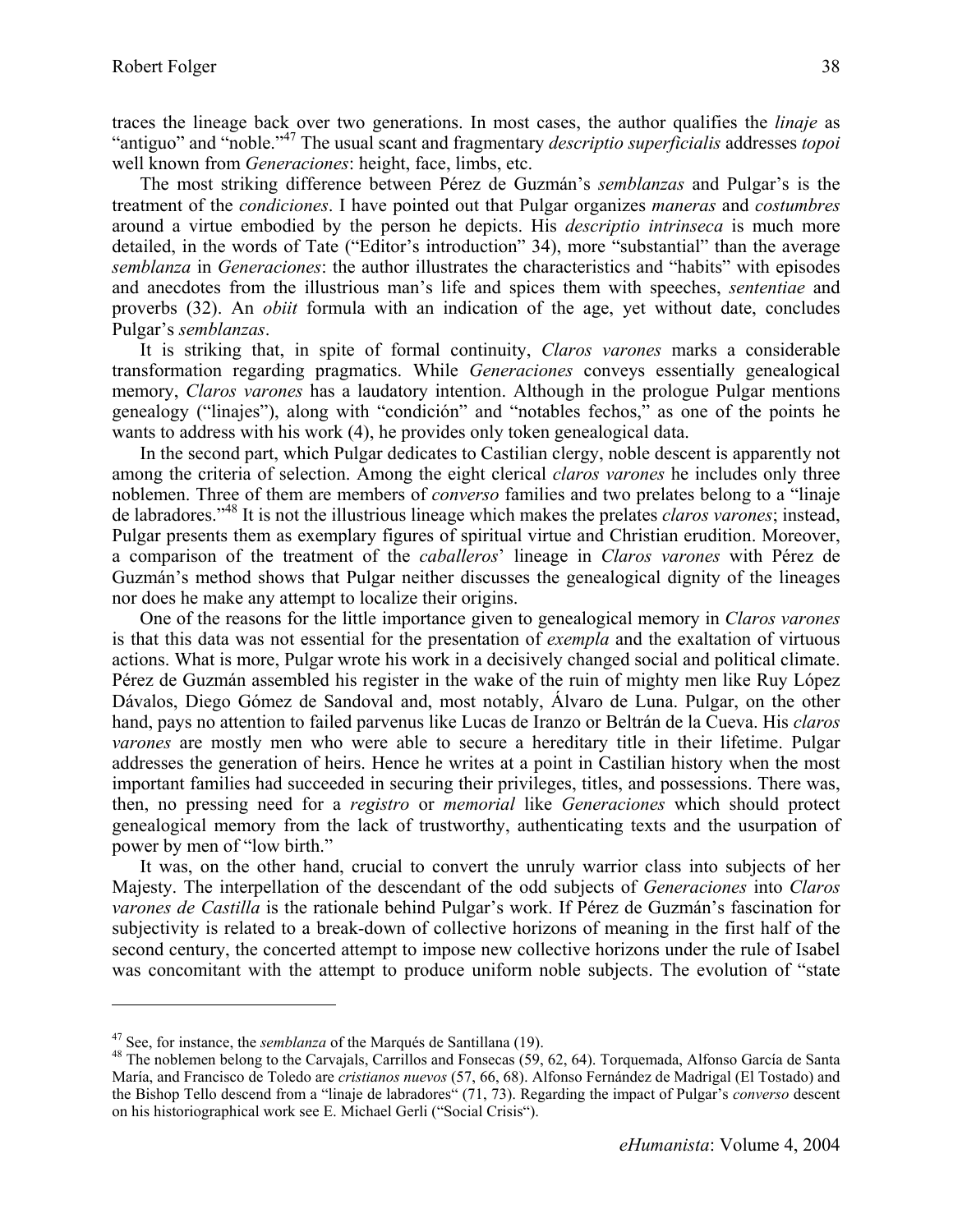1

apparatuses" did not necessarily imply an evolution of subjectivity but, on the contrary, a statecontrolled effort to curb it. In order to achieve this, it was necessary for Pulgar to write *semblanzas* that allowed for a specular identification and which minimized the tactical intervention of the interpellated individual. In other words, while in *Generaciones* the individual could, or could not, piece together a Subject through mental processing and ethical abjection of undesirable features, in *Claros varones* he was presented with unified, unambiguous images of the noble subject. Pulgar, as he clearly spells out in the prologue, conceived of "ilustres varones dignos de memoria para loable enxemlo de nuestro bevir" (4).

In the preface to *Claros varones*, Pulgar states that he writes on the basis of personal experience. He does not conceal that he wants to exalt the noblemen he portrays, "adornar sus fechos, exaltándolos" (3). In a letter to king Fernando's uncle Enrique Enríquez, regarding an injury he had suffered (Carriazo, "Estudio [...] *Crónica*" 64-65), he is even more explicit.

Yo senor no quiero otra cosa syno que vuestra merçed me mande escriuir la dysposiçion de vuestra persona e de vuestro pie y sy en esto os aveis comigo liberamente prometo a vuestra merçed de fazer mejor el pie vuestro que la mano de otro. (Pulgar, *Letras*, ed. Elia 61)<sup>49</sup>

Within this frame, the description of *maneras* and *costumbres* has the function of providing *exampla* of virtues. Juan Pacheco, for instance, embodies *prudentia,* which is illustrated by "abilidad para la governación destas cosas temporales" and "agudeza, prudencia, diligencia & sufrimiento" (30). In the reading process images of the noble virtues embodied in noble bodies successively shape the noble subject.

Narrativity is instrumental in the elimination of alterity and indeterminacy in *Claros varones*. In contrast with Pérez de Guzmán, Pulgar does not accumulate character traits indiscriminately, but presents them as facets of a dominant feature, which is further illustrated by the narration of actions, anecdotes and the insertion of speeches. Hence *maneras* and *costumbres* constitute a structure for the description of a personality and his life, in a word, a biography.<sup>50</sup> The biographical aspect of *Claros varones* is obvious in the *semblanzas* of Juan Pacheco, Rodrigo Villandandro and Juan de Silva, which narrate successful careers propelled by a lack of moral scruples, culminating in a "conversion" at the end of life (Tate, "Editor's introduction" 34). The narrative character is particularly pronounced in the prelates' *semblanzas*. About Francisco de Toledo, for instance, Pulgar tells us that he was of a "linaje de judíos convertidos." "Desde su menor hedad," he insists, "fue onesto & tovo inclinación a la ciencia. Era cuerdo & de muy sotil engenio" (68). This *condición* is the leitmotif of his biography. After his parents' death, he joins the *studium* of Lérida. His talent attracts the attention of queen María de Aragón. She provides him with a prebend, which enables him to study in Paris and obtain his Master's degree at an unusually early age. "Estando para ser criado Cardinal en hedad de cinque [n] ta & cinco años" the narrator concludes, "fenesció sus días & torno a la tierra tan virgen como salió della" (70-71). Pulgar makes clear to which purpose he writes this *semblanza*: "Ciertamente quien considerare la

<sup>&</sup>lt;sup>49</sup> This passage is taken from the 1485 edition [Escorial 32.V.19]. Paola Elia bases her text on Toledo 1486 [Hispanic Society of America 18626]. Regarding the revisions and editions of the text see Elia's introduction.<br><sup>50</sup> In Francisco de Toledo's *semblanza*, for example, a *manera* triggers the description of a virtue which,

characterizes a period of his life: "Fue muy grande pedricador & çeçeava un poco, & como quier que pequeño de cuerpo, su órgano resonava muy claro, & tenia singular gracia en sermonear [...]. Sostuvo muchas vezes conclusiones de filosofía & theología en el estudio [...] alcançó honrra & fama de grand theólogo" (69).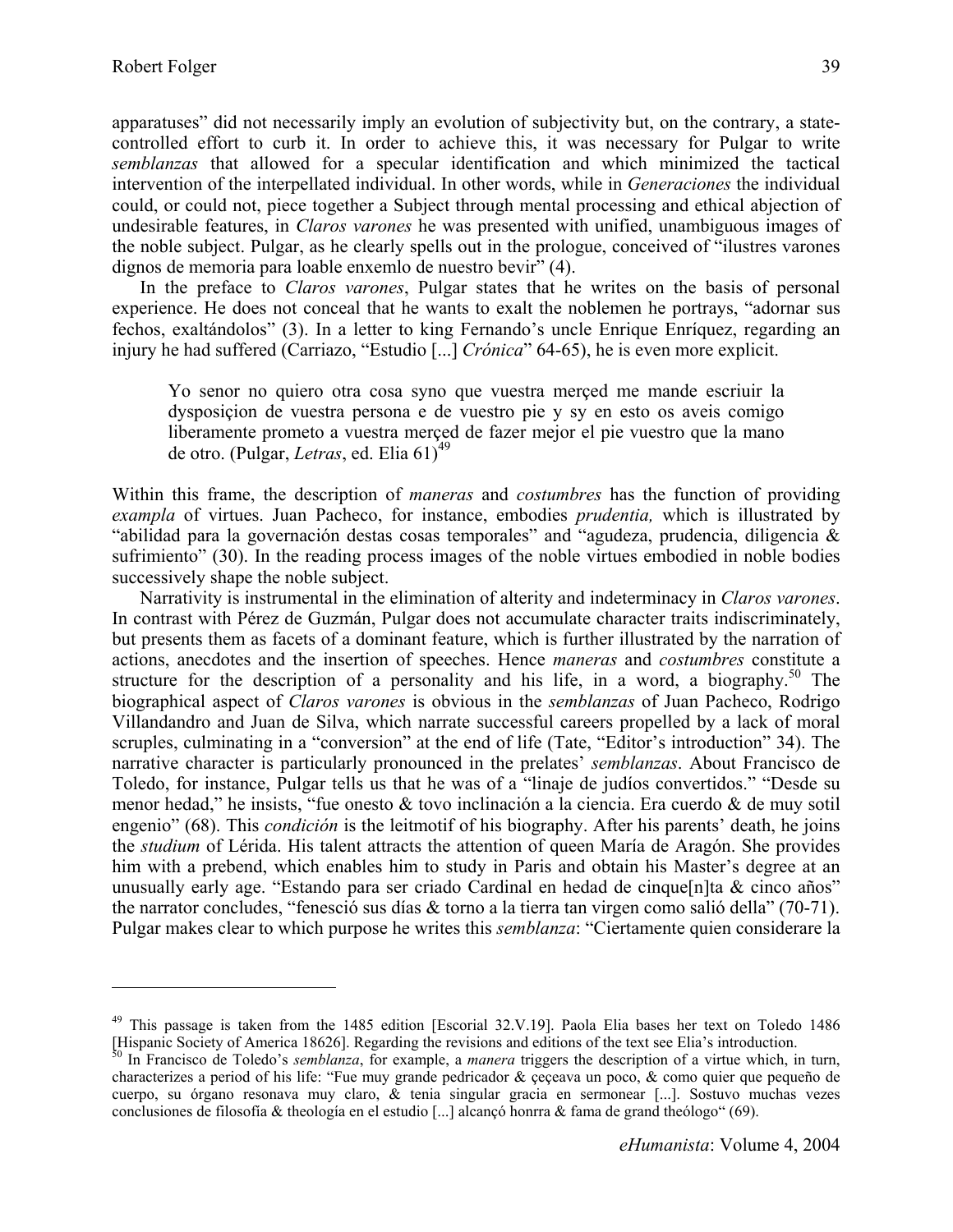vida deste claro varón fallará ser enxenplo & dotrina para todo om[br]e que quisiere bien bevir" (71).

Particularly in the second part of *Claros varones*, the *semblanzas* become *vitae* of clerical dignitaries who are exemplary because of their moral and intellectual characteristics, as exemplary subjects of the Castilian Crown. The narrativization of *semblanzas* and the harmonizing of the descriptive techniques differ profoundly from the cumulative and fragmentary description in *Generaciones*. This difference can also be cast in terms of the transition of mnemonic *energeia* to biographical writing. *Semblanzas* in *Generaciones* are an expression of a process of individual anamnesis and blueprints for mental images; *semblanzas* in *Claros varones*, on the other hand, conform to reading habits associated with modern forms of biography.<sup>51</sup> A rather "modern" authorial presence characterizes these biographies.<sup>52</sup> For instance, he recounts how Pacheco reaps the title of Marqués de Villena through his machinations. At the same time, he provides an interpretive pattern that redefines Pacheco's behavior as astuteness ("sagacidad") and presents it in the light of the theme underlying the chapter, i.e., *prudentia* (*Claros varones* 30). Surprising to everybody familiar with the historical facts, Pulgar tries to convince his readers that Pacheco was "naturally" ("natural condición") an honest man. A man versed in "great things," however, knows that it is sometimes necessary to conceal the truth, "fengir, dilatar, simular, & disimular", in order to prevent greater damage ("mayores daños"; 31). With these authorial interventions, Pulgar recasts Pacheco's intrigues in terms of political prudence, imposing his view on the reader against the interpretation suggested by the historical data he presents. Translated in *Generaciones*'s terms, Pacheco is, like Frías, "muy astuto & cabteloso tanto que por maliçioso era aujdo" (fol. 28<sup>r</sup>), but unlike in Pérez de Guzmán's *semblanzas* in which the reader, recurring to traditional values in the interpretive process, would lay *vituperium* on these *maneras*, Pulgar fashions Pacheco as an exemplary figure, a new proto-Machiavellian subject.

More important, however, than the formal and pragmatic evolution of *semblanzas* is the tightening of the grip of ideology over the individual. In the mental process triggered by Pérez de Guzmán's *semblanzas,* interpellation is secondary, or parasitic, to self-fashioning; although it incites the individual to identify with the ideology of nobility (habits, values and attitudes), the fragmentary character precludes narrativity and opens up spaces for "individual biographies". His non or even anti-exemplary description transports alterity and thus alternative subjectivities. Pulgar's *semblanza* / biographies tell unambiguous stories of exemplary lives of properly gendered men, which are not mentally produced by the "users" but meant to be "consumed" by the readers. There is no room for a Pedro de Frías or a Catherine of Lancaster in *Claros varones*. 53

As I have indicated, the reasons for this shift are related to the rather different conditions in which the two authors composed their texts. One of the motives of Pérez de Guzmán to assemble a *memorial* was the distrust he had toward the official chronicles of his time and the dependability of written sources. The Señor de Batres, member of one of the most noble

 $51$  Pulgar's diction is obviously influenced by humanistic models. The complex, periodic syntax is not prone to memorative "deconstruction" (Carruthers, *Book* 160).<br><sup>52</sup> Agnew analyzes Pulgar's self-authorization by means of effacement in his *Crónica*, pointing out the striking

difference to the strategies he uses in *Claros varones* (5-117). Analyzing the preface to *Coplas de Mingo Revulgo,*  Gumbrecht shows how Pulgar unfolds a "hermeneutical space" in order to establish an interpretive congruence among the readers ("Eccentricities").

<sup>53</sup> Although Pulgar excludes women and "effeminate" behavior and bodies from his register of *claros varones,* the "gender anxiety" analyzed by Barbara Weissberger is indexed by the dedication / subjection of author and work (and ultimately of the noble subjects) to the authority of the queen.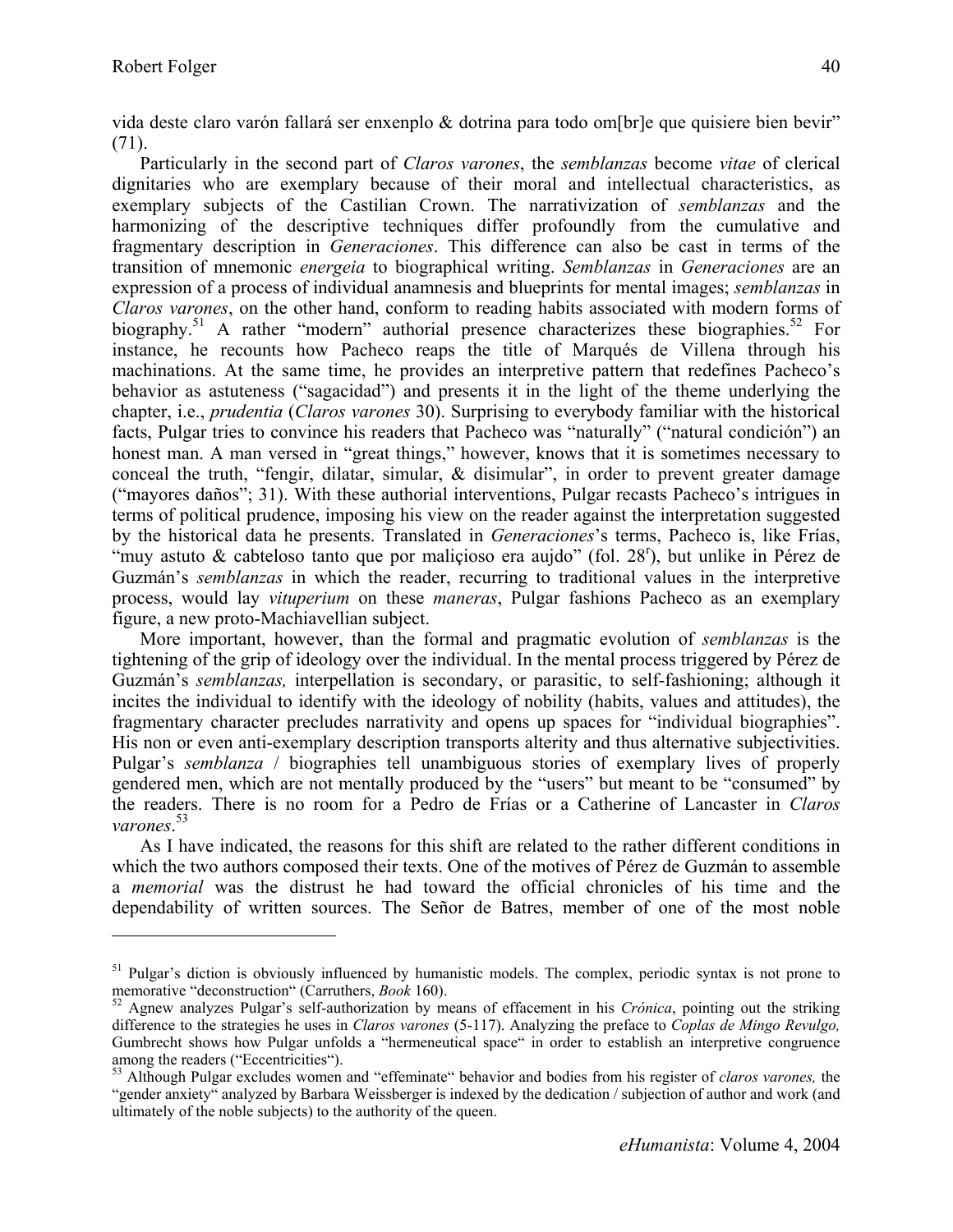Castilian families, wrote *Generaciones* in isolation at the end of a long and agitated life. In his situation the loss of a text could involve the loss of *memoria*. 54 Devoid of a proper discursive space without the backing of institutional authority, he resorted to the ruse of conceiving of a text to be fully realized in the mind of his readers, and thus unaffected by the manipulations of those who were in power and bestowed authorial power on the official chroniclers. Pulgar dedicates his text to Isabel, "[m]uy exçelente & muy poderosa reina nuestra señora" (3). His authority derives from the power of the monarch. He writes in the service of power: "criado desde mi menor hedad en la corte del rey vuestro padre & del / rey don Enrrique vuestro hermano, movido con aquel amor de mi tierra" (4). Pulgar, the properly subjected state official, situates himself at court, the "proper place" whence the "sujet de vouloir et de pouvoir" calculates and controls its relations to an exteriority (Certeau 59). The official chronicler of the Queen works with official documents, scrutinizes archives and converses with the protagonists. His position at court, the protection by the powerful and their financial support, grants him access to the new technology of printing which guarantees the dissemination of the text produced and "owned" (Foucault, "Qu'est-ce qu'un auteur"), not by the recipients, but by the author and the power he stands for.

However, I think that it would be too reductive to see *Claros varones* just as part and parcel of a propaganda campaign or as an instrument of ideology.<sup>55</sup> There is an intricate relation between Pulgar's work and Pérez de Guzmán's *Generaciones y semblanzas*. In the prologue Pulgar evokes Pérez de Guzmán as one of the *auctores* for his *Claros varones* (3-4). There can be no doubt that Pérez de Guzmán's *Loores* is a model for Pulgar's own panegyric, while the formal and structural blueprint is *Generaciones*. Pulgar writes a register of noblemen, knights and prelates, and he emulates the *duplex descriptio*. I have already discussed the homogenization of the *maneras y costumbres* in his description and its relation to interpellation. Also in the *descriptio superficialis* Pulgar tends to level deviations from the norm.

[El] marqués de Santillana [...] fue om[br]e de mediana estatura, bien proporcionado en la compostura de sus miembros & fermoso en las faciones de su rostro. (19)

Alfonso de Fonseca [...] fue om[br]e de mediana estatura, bien proporcionado en las faciones de su rostro & en la conposición de sus mienbros. (64)

The tendency to idealize bodily descriptions of the *claros varones* can be interpreted as a consequence of the fading mnemotechnical nature of his *semblanzas* in the second half of the 15th century (Folger, *Generaciones* 185-95). Modern readers hardly appreciate these descriptions and some of them, such as the editor Tate, judge them to be superfluous.

The physical descriptions are formulated in well-tried phrases, and indeed, add little of value to the *semblanza* [...]. Little would have been lost had they been omitted, and their presence may be ascribed to a lingering belief in the correspondence between temperament and external appearance.  $(36)^{56}$ 

 $\overline{a}$ 

<sup>&</sup>lt;sup>54</sup> This actually happened to Diego Enríquez de Castillo (100).<br><sup>55</sup> Regarding Pulgar's biography see Carriazo ("Estudio [...] *Crónica* (20-49).<br><sup>56</sup> See also Castillo Mathieu (432). Romero, on the other hand, finds in which expresses the "particular" of the person portrayed in emblematic form  $(164)$ .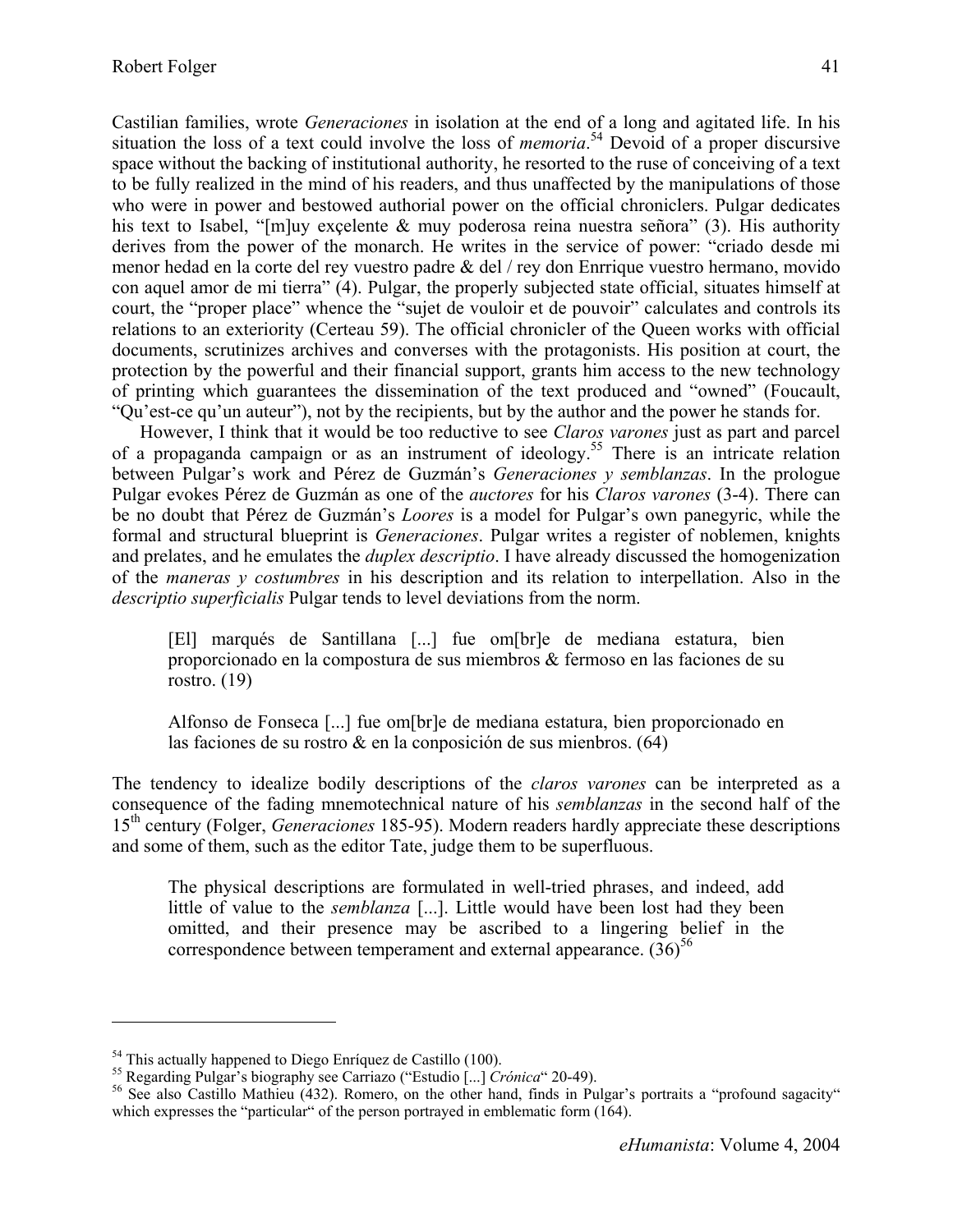The "lingering belief" in the hermeneutical potential of physiognomy, however, is negligible. The example of the Conde de Haro, who is depicted as a "grand zelador de justicia,", with "cervices torcidas & los ojos un poco viscos" (16), is proof enough that Haro's *descriptio superficialis* bears no relation to the virtue he embodies. Is Tate, then, right in asserting that little would have been lost had Pulgar omitted these descriptions? Is the *descriptio superficialis* a fossil that slipped into *Claros varones* as a result of the adaptation of the model *Generaciones*?

The answer to this question is yes, although it is crucial to realize the importance of the intertextual reference resulting from this adaption. On one hand, the reader familiar with *Generaciones* realizes that Pulgar inscribes himself with *Claros varones* in a tradition (Genette, *Architexte* 84). Although Pulgar sees and presents himself as an "original author," he draws the authority for his new project by inserting his work in the genealogy of texts and *auctores* (Müller; Minnis). On the other hand, with his unveiled reworking of *Generaciones*, Pulgar imposes upon his readers an interpretation of the model. It is instructive to take a close look at Pulgar's reference to his model Pérez de Guzmán:

escrivió en metro algunos claros varones naturales dellos que fueron en España: asimismo escrivió brevemente en prosa las condiciones del muy alto & exçelente Rey don Juan de esclarescida memoria vuestro padre, & de algunos cavalleros & perlados sus súbditos que fueron en su tiempo. (3-4)

Blending together *Loores* and *Generaciones*, Pulgar suggests that *Generaciones* celebrates Juan II and exalts the *condiciones* of his loyal *subjects* ("súbditos"). It is a reading of *Generaciones*  that will surprise the reader familiar with Pérez de Guzmán's caustic condemnation of Juan II ("Remjsion  $\&$  negligençia casy mostruosa"; Pérez de Guzmán, fol. 32<sup>r</sup>), his all but panegyric description of noblemen whom he criticizes precisely because of their lack of loyalty (Folger, *Generaciones* 65-68). Thus Pulgar creates, as Jorge Luis Borges describes it in his famous essay "Kafka y sus precursores," his own tradition. Pulgar's *Claros varones*, then, vampirizes the authority of Pérez de Guzmán and, at the same time, co-opts *Generaciones*, a texts written as a tactical (and potentially subversive) intervention against the hegemonic discourse of official historiography, for the strategic project of shaping docile noble subjects.

 *Claros varones* was only the first step in the domestication of *Generaciones*. In 1512 Cristóbal de Santisteban, courtier of Charles V, publishes *Generaciones* as the third part of an anonymous compilation titled *Mar de istorias* (Folger, "Crístobal de Santisteban").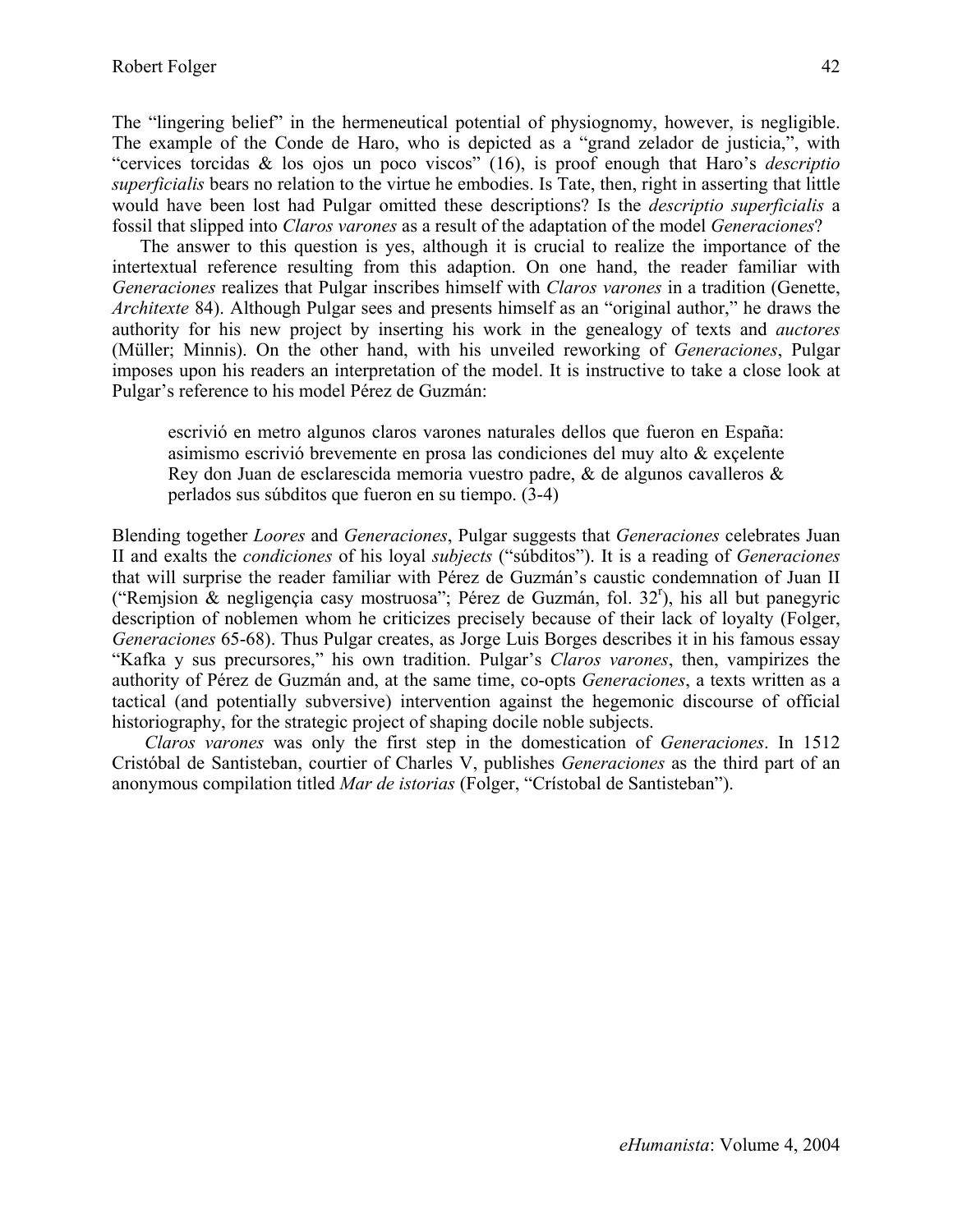[Fernán Pérez de Guzmán (image to the left): "Siguen se las generaciones semblanças y obras de los ecelentes reyes de españa don enrique el tercero y don Jua<n> el segundo y delos venerables perlados y notables caualleros que enlos tiempos destos reyes fueron", here as the third part of: *Mar de istorias*. Ed. Cristóbal de Santisteban. Valladolid: Diego de Gumiel, 1512].

*Generaciones*, an artifact oscillating between textuality and mnemonic potentiality, is, for the first time, fixed. Five years later, Lorenzo Galíndez de Carvajal adds *Generaciones* to his edition of the *Cronica del serenissimo rey don Iuan segundo deste nombre*. 57 Galíndez de Carvajal, professor of law at Salamanca and counsellor to the Spanish kings (Floranes), published this chronicle in his function as "censor" of the royal chronicles. With the chronicles produced by Alfonso el Sabio's historians, the work of Fernán Sánchez de Valladolid, and the chronicles of Pero López de Ayala, there existed an authorized version

 $\overline{a}$ 



of Castilian historiography from the beginnings until the reign of Enrique III (Folger, "Genealogy"). It was Galíndez's plan to supersede the plurality of historiographical accounts of the  $15<sup>th</sup>$  century by publishing chronicles backed by the authority of the Spanish kings.

He first tackled the thorny issue of covering the period of Juan II. Galíndez's 1517 chronicle is ostensibly an important book: printed in prestigious folio format with high-quality woodcuts, dedicated to the new Spanish king, and protected by royal privilege. No reader could doubt that this Chronicle was authorized by institutional power. In the prologue addressed to the King, Galíndez explains that "esta Crónica fué escrita y ordenada por muchos autores," resulting in "alguna diversidad de opiniones" (ed. Rosell, 273). Scrutinizing the texts at his disposal, he lists Álvar García de Santa María, Juan de Mena, Pero Carrillo de Huete, Lope Barrientos and Mosén Diego de Valera as possible contributors. He then identifies Fernán Pérez de Guzmán, "varón noble, prudente y verdadero" as the "ordenador" of Juan II's chronicle.<sup>58</sup> He explains that he

<sup>&</sup>lt;sup>57</sup> This text is the basis for Rosell's edition in the Biblioteca de Autores Españoles.<br><sup>58</sup> From early on, Pérez de Guzmán enjoyed the reputation of being reliable and "prudent"; a series of texts was attributed to him in order to give them greater authority (Folger, "Cristóbal de Santisteban"). Today it is generally accepted that Pérez de Guzmán was not the author of the compilation which Galíndez de Carvajal used (Carriazo,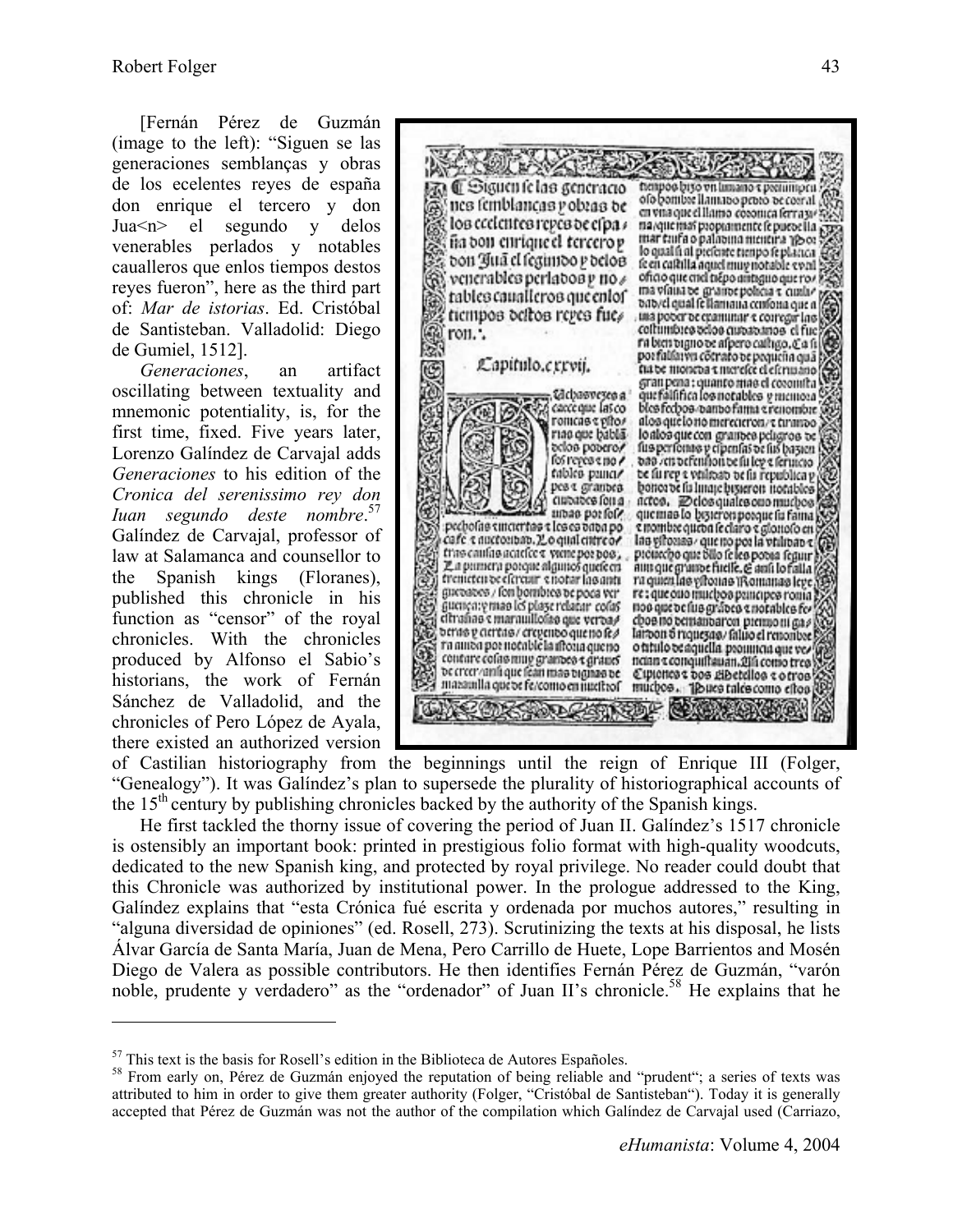decided to use a chronicle by the Señor de Batres pertaining to Queen Isabel's "cámara," which the queen appreciated "por más auténtica y aprobada." Oddly, he decides to supplement this chronicle with *Generaciones*, the text which provides proof that its author could not have been its "ordenador."59 As an appendix to the *Crónica de Juan segundo*, "emmendated," "corrected," and framed by Galindez's glosses, *Generaciones* became a "Who's Who" of early 15<sup>th</sup>-century nobility (Beltrán, "Transmisión" 63).

Ironically, Galíndez's operation of strategically screening the available resources, censoring and reorganizing them, literally rewrote Pérez de Guzmán's text, which had been conceived of as a tactical counter-memory, transforming its author, a man obsessed with the corruption of truth by institutionalized historiography, into the very author of the text he was presumably writing against. With the censor's work, *Generaciones* factually found its place–and was stripped of the alterity and multiple subject positions which were a result of having been written tactically. It was in this pruned and domesticated state that *Generaciones y semblanzas*, a text with roots in medieval memorial culture, was inserted by scholarship into a genealogy of modern forms of biography.

<sup>&</sup>quot;Notas"; Meregalli; Terracini 63-91). "La historia de este texto prócer [sc. la Historia de Juan II]," Juan de Mata Carriazo commented in 1947, "es una especie de nudo gordiano de la Historiografía española" (*Anecdotario* 18). In spite of the work of Carriazo and Lore Terracini, this "knot" is, like many others in this area of research, yet to be resolved.

<sup>&</sup>lt;sup>59</sup> Pérez de Guzmán emphatically states that he has neither the intention nor the resources to write the chronicle of Juan II.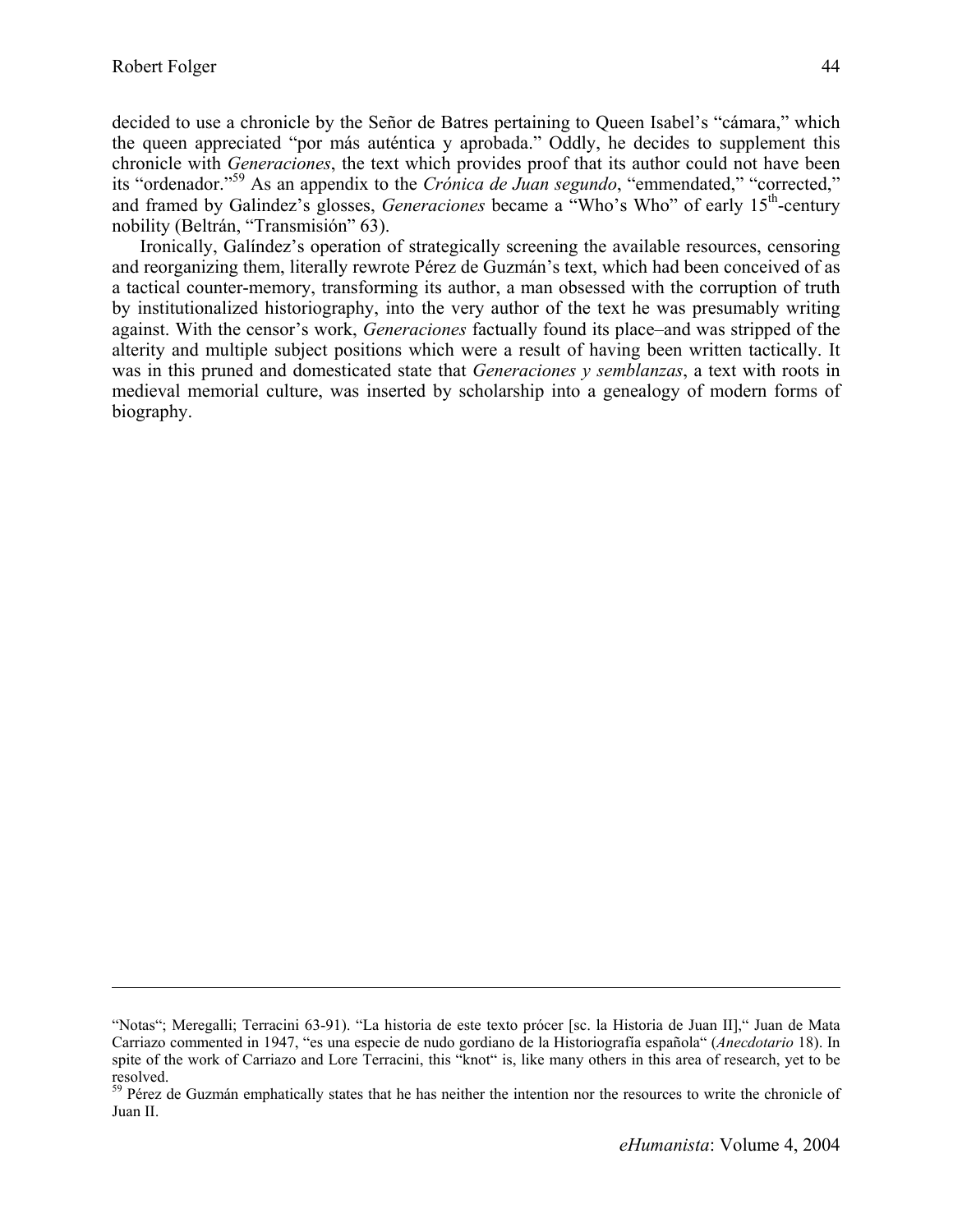#### Texts cited

- *Abreviación del Halconero: MS. 434, Bib. Univ. de Santa Cruz*. Ed. James B. Larkin. Text and Concordances. Madison: Hispanic Seminary of Medieval Studies, 1989.
- Agnew, Michael. "Crafting the Past and Present: The Figure of the Historian in Fifteenth-century Castile." Dissertation. University of Pennsylvania. Ann Arbor: Ann Arbor Microfilms, 2000.
- Althusser, Luis. "Idéologie et appareils idéologiques d'état (notes pour une recherche)." *Sur la reproduction*. Paris: Presses universitaires de France, 1995. 269-314.
- Aristoteles. *De Memoria et Reminiscentia*. Trans. Richard Sorabij. *On Memory*. Providence: Brown UP, 1972. 47-62.
- Avenoza, Gemma. "Un manuscrito de las *Generaciones y semblanzas*, la *Crónica de Enrique IV* y la propaganda isabelina." *Anuario Medieval* 3 (1991): 7-14.
- Barrientos, Lope de. *Refundición de la crónica del Halconero*. Ed. Juan de Mata Carriazo. Colección de Crónicas Españolas 9. Madrid: Espasa-Calpe, 1946.
- Barrio, José Antonio. "Introducción." Fernán Pérez de Guzmán. Ed. José Antonio Barrio. *Generaciones y semblanzas*. Letras Hispánicas 456. Madrid: Cátedra, 1998.
- Beceiro Pita, Isabel, y Ricardo Córdoba de la Llave. *Parentesco, poder y mentalidad: la nobleza castellana, siglos XII-XV*. Madrid: Consejo Superior de Investigaciones Científicas, 1990.
- Beltrán, Vicente. "La transmisión de las *Generaciones y semblanzas* y la propaganda isabelina." *Anuario Medieval* 3 (1991): 50-65.
- ---. "La transmisión manuscrita de las *Generaciones y semblanzas*." *Revista de Filología Española* 72 (1992): 57-80.
- Bianchini, Maria Camilla. "Fernando del Pulgar: Una testimonianza della formazione del concetto di monarchia nello stato moderno." *Rassegna Iberistica* 15 (1982): 25-32.
- Blum, Rudolf. *Die Literaturverzeichnung im Altertum und Mittelalter: Versuch einer Geschichte der Bibliographie von den Anfängen bis zum Beginn der Neuzeit*. Archiv für die Geschichte des Buchwesens 24 (Lfg. 1-2). Frankfurt am Main: Buchhändler-Vereinigung, 1983.
- Borges, Jorge Luis. "Kafka y sus precursores." Ed. Carlos V. Frías. *Obras Completas*. Vol. II (1952-1972). Buenos Aires: Emecé Editores, 1996. 88-90.
- Burke, James F. "The Insouciant Reader and the Failure of Memory in *Celestina*." *Crítica Hispánica* 15 (1993): 35-46.
- ---. *Vision, the Gaze, and the Function of the Senses in* Celestina. Penn State Studies in Romance Literatures. University Park: Pennsylvania State UP, 2000.
- Cantera Burgos, Francisco. "Fernando del Pulgar y los conversos." *Sefarad* 4 (1944): 295-348.
- Carriazo, Juan de Mata. "Estudio preliminar." Fernando del Pulgar. Ed. Juan de Mata Carriazo. *Crónica de los Reyes Católicos: Versión inédita*. 2 vols. Colección de Crónicas Españolas 5/6. Madrid: Espasa-Calpe, 1943.
- ---. "Estudio preliminar." Lope de Barrientos. Ed. Juan de Mata Carriazo. *Refundición de la Crónica del Halconero*. Colección de Crónicas Españolas 9. Madrid: Espasa-Calpe, 1946.
- ---. *Anecdotario sevillano del siglo XV: Discurso de apertura en la Universidad Hispalense (1947-48)*. Sevilla: Súarez, 1947.
- ---. "Notas para una edición de la *Crónica de Juan II*." *Estudios dedicados a Menéndez Pidal*. Vol. 3. Madrid: Consejo Superior de Investigaciones Científicas; Patronato Marcelino Menéndez y Pelayo, 1952. 489-505.

45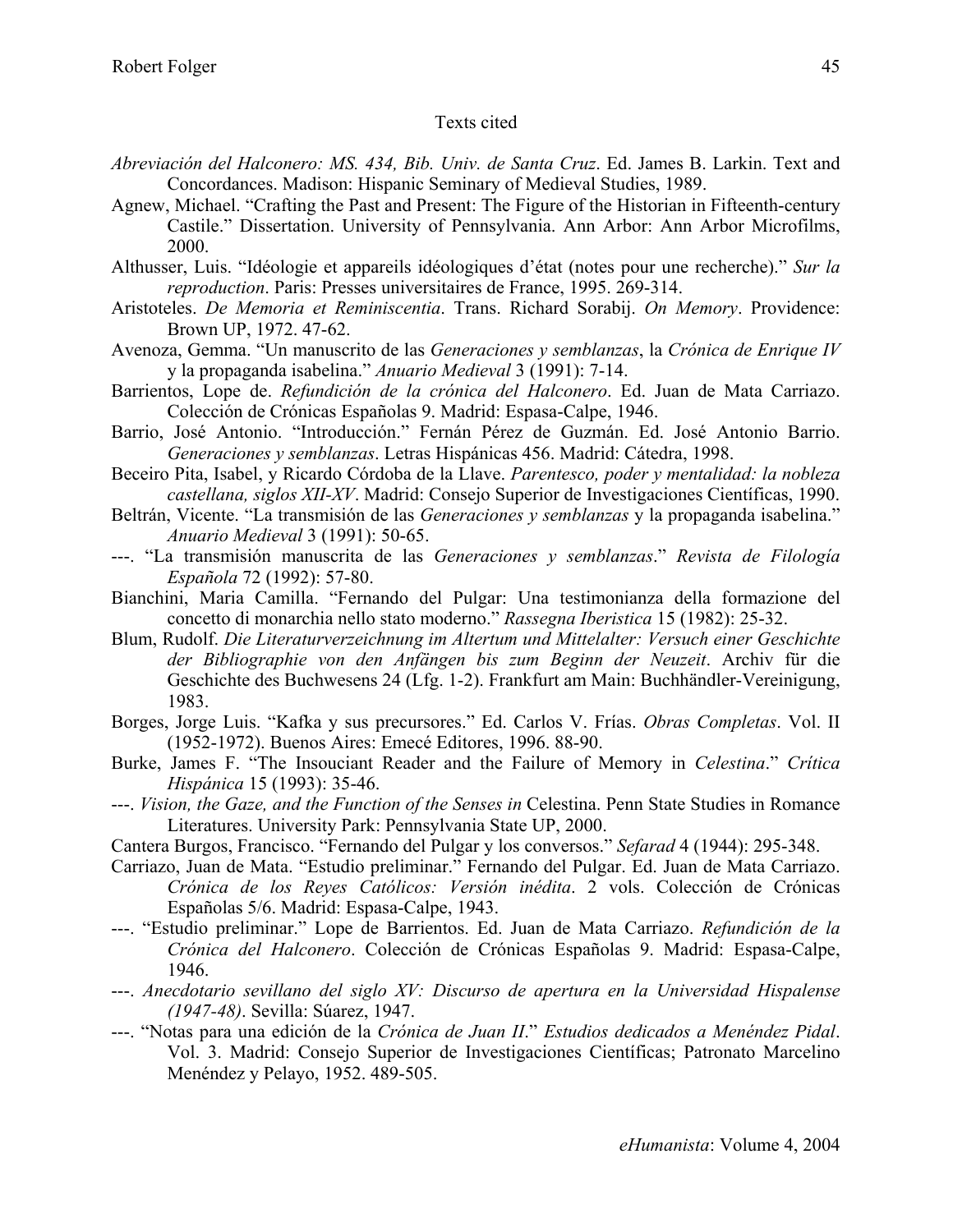- Carrillo de Huete, Pero. *Crónica del Halconero de Juan II*. Ed. Juan de Mata Carriazo. Colección de Crónicas Españolas 8. Madrid: Espasa-Calpe, 1946.
- Carruthers, Mary J. *The Book of Memory: A Study of Memory in Medieval Culture*. Cambridge Studies in Medieval Literature 10. Cambridge: Cambridge UP, 1992.
- ---. *The Craft of Thought: Meditation, Rhetoric, and the Making of Images, 400-1200*. Cambridge Studies in Medieval Literature 34. Cambridge: Cambridge UP, 2000.
- Castillo Mathieu, Nicolás del. "Breve análisis de las *Generaciones y semblanzas* de Fernán Pérez de Guzmán." *Thesaurus* [Bogotá] 33 (1978): 422-45.
- Certeau, Michel de. Ed. Luce Giard. *L'invention du quotidien. I: Arts de faire*. Paris: Gallimard, 1990.
- Clavería, Carlos. "Notas sobre la caracterización de la personalidad en las *Generaciones y semblanzas*." *Anales de la Universidad de Murcia* 10 (1952): 481-526.
- Cirot, Georges. "Notes sur l'*Atalaya* de l'archiprêtre de Talavera." *Homenaje ofrecido a Menéndez Pidal: miscelánea de estudios lingüísticos, literarios e históricos*. Madrid: Hernando, 1925. 355-69.
- Colby, Alice Mary. *The Portrait in Twelfth-Century French Literature: An Example of the Stylistic Originality of Chrétien de Troyes*. Genève: Droz, 1965.
- Curtius, Ernst Robert. *Europäische Literatur und lateinisches Mittelalter*. 1948. 10. ed. Bern: Francke Verlag, 1984.
- Dagenais, John. *The Ethics of Reading in Manuscript Culture: Glossing the* Libro de buen amor. Princeton: Princeton UP, 1994.
- Domínguez Bordona, Jesús. "Introducción." Fernán Pérez de Guzmán. Ed. Jesús Domínguez Bordona. *Generaciones y semblanzas*. Clásicos Castellanos 61. Madrid: La Lectura, 1924.
- Elia, Paola. "Introduzione." Fernando del Pulgar. Ed. Paola Elia. *Letras*. Collana di testi e studi ispanici 1,3. Pisa: Giardini, 1982.
- Enríquez del Castillo, Diego. Ed. Cayetano Rosell. *Historia del rey don Enrique el cuarto de este nombre*. *Crónicas de los reyes de Castilla*. Vol. 3. Biblioteca de Autores Españoles 70 (1953). Madrid: Atlas. 97-222.
- Fernández de Béthencourt, Francisco. *Historia genealógica y heráldica de la monarquía española, casa real y Grandes de España*. 2 vols. Madrid: Enrique Teodoro, 1897-1900.
- Floranes, Rafael de. "Vida y obras del Dr. D. Lorenzo de Galíndez de Carvajal." Ed. M. Salva and P. S. Baranda. *Colección de documentos inéditos para la historia de España* 20. Madrid: Viuda de Calero, 1852. 279-406.
- Folger, Robert. "The *Anacephaleosis* (1456) of Alfonso de Cartagena: How to Digest Chronicles." Ed. Helmut Zedelmaier and Martin Mulsow. *Die Praktiken der Gelehrsamkeit in der Frühen Neuzeit*. Frühe Neuzeit 64. Tübingen: Max Niemeyer, 2001. 31-49.
- ---."Cristóbal de Santisteban, editor of *Mar de istorias*: an unreliable 16<sup>th</sup>-century reader of *Generaciones y semblanzas*." *Romanische Forschungen* 114 (2002): 160-73.
- ---. *Images in Mind: Lovesickness, Spanish Sentimental Fiction and Don Quijote*. University of North Carolina Studies in Romance Languages and Literatures 274. Chapel Hill, NC: U of North Carolina P, 2002.
- ---. "Cien años de burocracia: *El carnero* de Juan Rodríguez Freyle." *Iberoromania* 58 (2003): 41-53.
- ---. "Die Institutionalisierung einer Institution–oder wie die Autorität in die Geschichten von Amerika kam." Ed. Wulf Oesterreicher, Gerhard Regn und Winfried Schulze. *Autorität*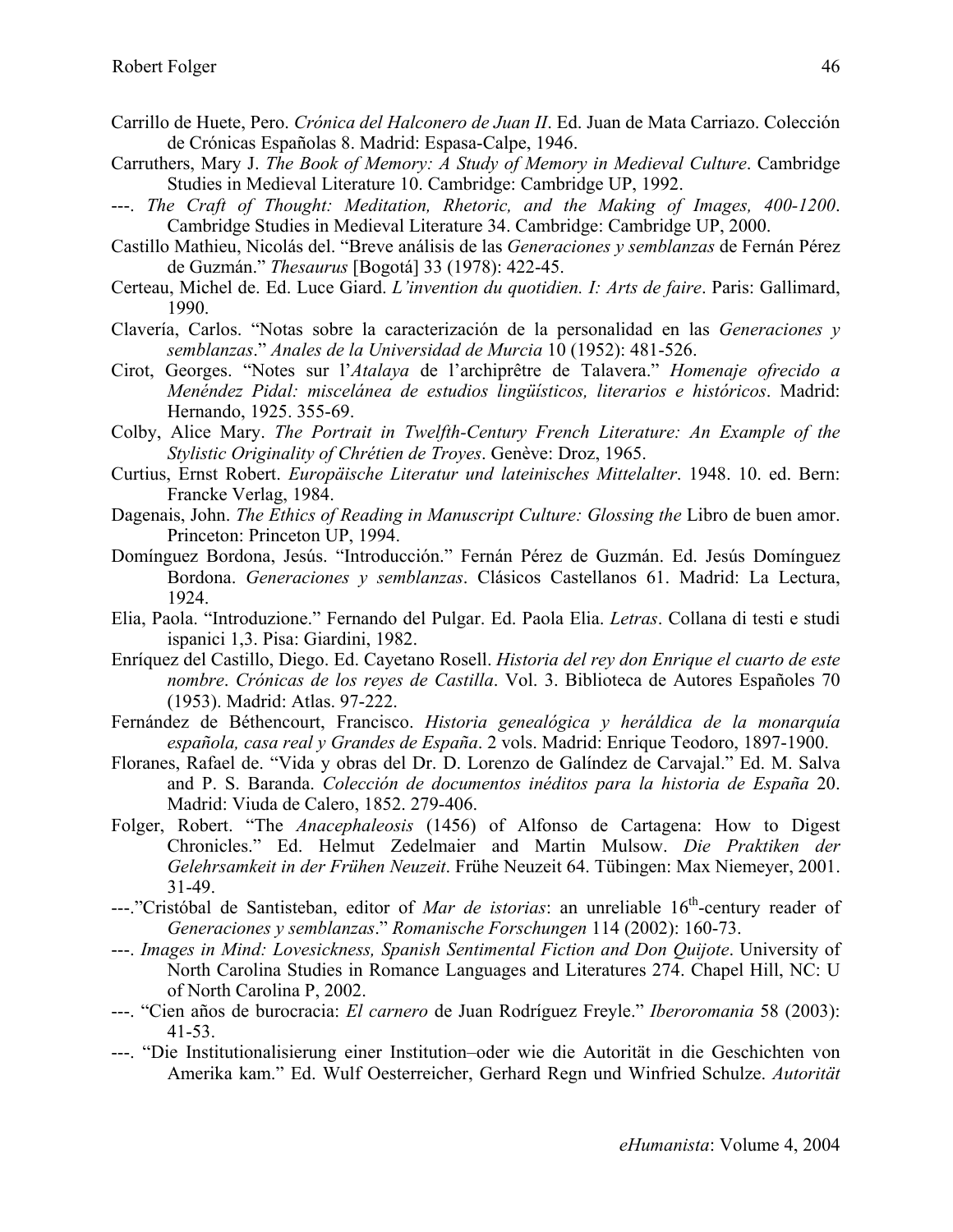*der Form–Autorisierung–Institutionelle Autoritäten*. P & A 1. Münster; Hamburg; London: LITVerlag, 2003. 277-91.

- ---. *Generaciones y semblanzas: Memory and Genealogy in Medieval Iberian Historiography*. Romanica Monacensia 68. Tübingen: Gunter Narr, 2003.
- ---. "Alonso Borregán writes himself: the colonial subject and the writing of history in *Relaciones de méritos y servicios*." Ed. Robert Folger and Wulf Oesterreicher. *Talleres de la memoria* − *reivindicaciones y autoridad en la historiografía indiana de los siglos XVI y XVII*. P & A 5. Münster; Hamburg; London: LITVerlag, in press.
- ---. "A Genealogy of Castilian Historiography: From *Nomina regum* to *semblanzas*." *La corónica* 32,3 (2004): 49-68.
- ---. "'Writing in the Heart': *Generaciones y semblanzas* and *Ystoria Troyana*." *Revista Canadiense de Estudios Hispánicos* 28,2 (2004): 313-31.
- Foucault, Michel. "Qu'est-ce qu'un auteur? (Séance du samedi 22 février 1969 de la Société française de Philosophie)." *Bulletin de la Société française de Philosophie* 63,3 (1969): 73-104.
- ---. "The Subject and Power". *Critical Inquiry* 8 (1982): 777-95.
- Galíndez de Carvajal, Lorenzo. *Cronica del serenissimo rey don Iuan segundo deste nombre*. Logroño: Arnaldo Guillén de Brocar, 1517.
- ---. *Crónica del rey Don Juan el segundo*. Ed. Cayetano Rosell. *Crónicas de los reyes de Castilla*. Vol. 2. Biblioteca de Autores Españoles 68. Madrid: Rivadeneyra, 1877. 273- 719.
- Genette, Gérard. *Introduction à l'architexte*. Paris: Éditions du Seuil, 1979.
- Gerli, E. Michael. "Social Crisis and Conversion: Apostasy and Inquisition in the Chronicles of Fernando del Pulgar and Andrés Bernáldez." *Hispanic Review* 70 (2002): 147-67.
- Guido de Columnis. *Historia destructionis Troiae*. Ed. Nathaniel Edward Griffin. The Medieval Academy of America Publications 26. Cambridge: The Medieval Academy of America, 1936.
- ---. Ed. Frank Pelletier Norris II. *La coronica troyana: A Medieval Spanish Translation of Guido de Colonna's Historia Destructionis Troiae*. University of North Carolina Studies in the Romance Languages and Literatures 90. Chapel Hill, NC: U of North Carolina P, 1970.
- ---*. Crónica Troiana*. Ed. Ramón Lorenzo. A Coruña: Fundación Pedro Barrié de la Maza, Conde de Fenosa, 1985.
- Gumbrecht, Hans Ulrich. Eine *Geschichte der spanischen Literatur*. Frankfurt am Main: Suhrkamp, 1990.
- ---. "Eccentricities: On Prologues in Some Fourteenth-Century Castilian Texts." *The South Atlantic Quarterly* 91,4 (1992): 891-907.
- Haidu, Peter. *The Subject Medieval/Modern: Text and Governance in the Middle Ages*. Figurae: Reading Medieval Culture. Stanford: Stanford UP, 2004.
- Koch, Thomas. *Literarische Menschendarstellung: Studien zu ihrer Theorie und Praxis (Retz, La Bruyère, Balzac, Flaubert, Proust, Lainé)*. Romanica et comparatistica 18. Tübingen: Stauffenburg, 1991.
- Larkin, James B. "Introduction." Alfonso Martínez de Toledo. Ed. James B. Larkin. *Atalaya de las Coronicas.* Madison: Hispanic Seminary of Medieval Studies, 1983.
- Lida de Malkiel, María Rosa. *La idea de la fama en la edad media castellana*. México: Fondo de Cultura Económica, 1952.
- López Casas, Mercé. "La técnica del retrato en las *Generaciones y semblanzas* de Pérez de Guzmán y las 'Artes Poéticas' medievales." *Revista de Literatura Medieval* 4 (1992): 145-62.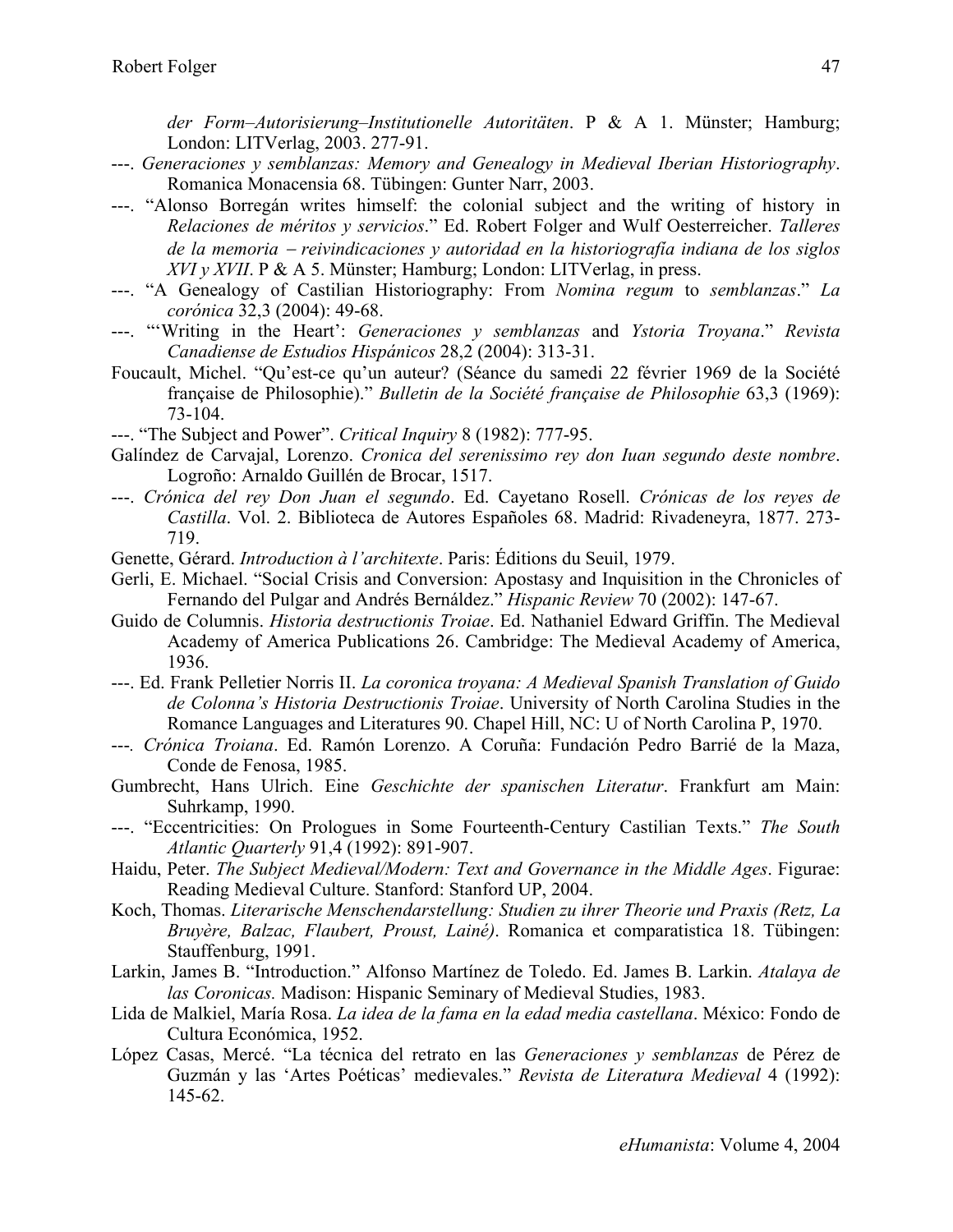- Maíllo Salgado, Felipe. *Un análisis del discurso histórico: la ideología (lección teóricometodológica)*. Salamanca: Comercial Salmantina, 1980.
- Manuel, Juan. Ed. Ian R. MacPherson and Robert B. Tate. *Libro de los estados*. Oxford: Clarendon Press, 1974.
- Marichalar, Antonio. "Lares de Garcilaso: Batres." *Clavileño* 2 (1951): 13-22.
- Mariscal, George. *Contradictory Subjects: Quevedo, Cervantes, and Seventeenth-Century Spanish Culture*. Ithaca: Cornell UP, 1991.
- Martínez de Toledo, Alfonso. Ed. James B. Larkin. *Atalaya de las Coronicas*. Madison, WI: Hispanic Seminary of Medieval Studies, 1983.
- Melville, Gert. "Vorfahren und Vorgänger: spätmittelalterliche Genealogien als dynastische Legitimation zur Herrschaft." *Die Familie als sozialer und historischer Verband. Untersuchungen zum Spätmittelalter und der frühen Neuzeit*. Ed. Peter-Hans Schuler. Sigmaringen: Jan Thorbecke, 1987. 203-309.
- Menaca, Maria de. "Passe national et projet politique dans les *Loores de los claros varones de España* de Fernán Pérez de Guzmán." *Texte et Langages* 9 (1983): 111-61.
- Meregalli, Franco. "*La Crónica de Juan II* e le sue fonti." *Cronisti e viaggiatori castigliani del quattrocento*. Mailand: Cisalpino, 1957. 9-24.
- Minnis, Alastair J. *Medieval Theory of Authorship: Scholastic Literary Attitudes in the Later Middle Ages*. London: Scolar Press, 1984.
- Mowitt, John. "Foreword." Paul Smith. *Discerning the Subject*. Theory and History of Literature 55. Minneapolis: U of Minnesota P, 1988.
- Moxó, Salvador de. "De la nobleza vieja a la nobleza nueva. La transformación nobiliaria castellana en la baja Edad Media." *Cuadernos de Historia, Anexos a la Revista Hispania* 3 (1969): 1-210.
- ---. "La nobleza castellano-leonesa en la Edad Media. Problemática que sucita su estudio en el marco de una historia social." *Hispania* 30 (1970): 5-68.
- ---. "La nobleza castellana en el siglo XIV." *Anuario de Estudios Medievales* 7 (1970-71): 493- 511.
- Müller, Jan-Dirk. "Auctor-Actor-Author." Ed. Felix Philipp Ingold und Werner Wunderlich. *Der Autor im Dialog: Beiträge zu Autorität und Autorenschaft*. St. Gallen: UVK, 1995. 17-31.
- Nichols, Madaline W. "Notes on Spanish Historical Portraiture." *Hispania* 17 (1934): 341-46.
- Norris, Frank Pelletier II, ed. *La coronica troyana: A Medieval Spanish Translation of Guido de Colonna's Historia Destructionis Troiae*. University of North Carolina Studies in the Romance Languages and Literatures 90. Chapel Hill: U of North Carolina P, 1970.
- Oexle, Otto Gerhard. "Aspekte der Geschichte des Adels im Mittelalter und in der Frühen Neuzeit." Ed. Hans-Ulrich Wehler. *Europäischer Adel 1750-1950*. Geschichte und Gesellschaft, Sonderheft 13. Göttingen: Vandenhoeck & Ruprecht, 1990. 19-56.
- ---. "Memoria als Kultur." Ed. Otto Gerhard Oexle. *Memoria als Kultur*. Veröffentlichungen des Max-Planck-Instituts für Geschichte 121. Göttingen: Vandenhoeck & Ruprecht, 1995. 10-78.
- Pardo, Madeleine. "Remarques sur l'*Atayala* de l'Archiprêtre de Talavera." *Romania* 88 (1967): 350-98.
- Pérez de Guzmán, Fernán. *Las sietecientas*. Sevilla: Jacopo Cromberger, 1499.
- ---. "Loores de los claros varones de Castilla." Ed. Raymond Foulché-Delbosc. *Cancionero castellano del siglo XV*. Vol. 1. Nueva Biblioteca de Autores Españoles 19. Madrid: Bailly-Bailliére, 1912. 706-52.
- ---. Ed. Jesús Domínguez Bordona. *Generaciones y semblanzas*. Clásicos Castellanos 61. Madrid: La Lectura, 1924.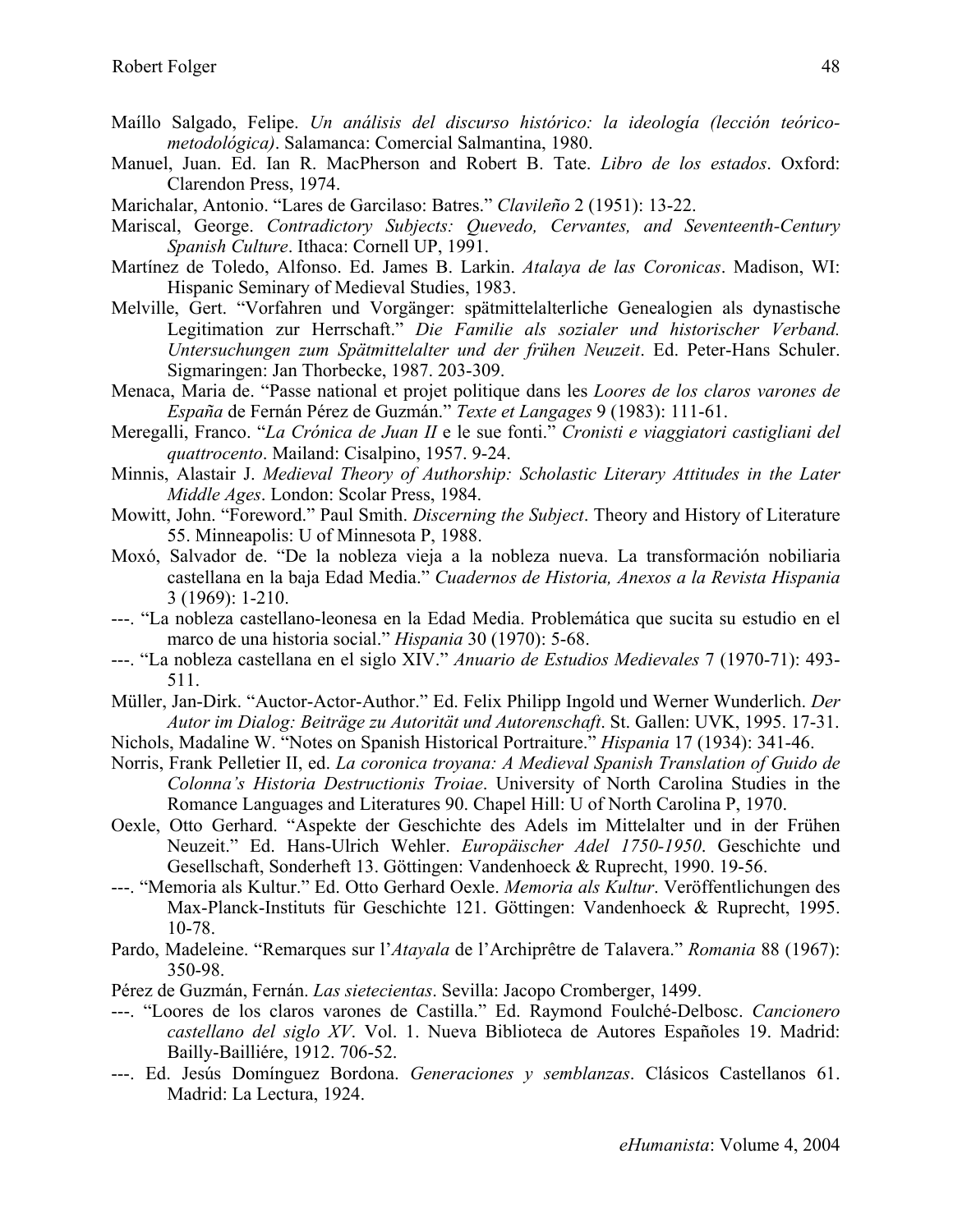- ---. Ed. Robert B. Tate. *Generaciones y semblanzas*. London: Tamesis, 1965.
- ---. Ed. Robert Folger. *Generaciones y semblanzas, Fundación Lázaro Galdiano, MS. 435*. Text and Concordance. Madison: Hispanic Seminary of Medieval Studies, 1998.
- ---. Ed. José Antonio Barrio. *Generaciones y semblanzas*. Letras Hispánicas 456. Madrid: Cátedra, 1998.
- Pietropaolo, Domenico. "Dante's Paradigms of Humility and the Structure of Reading." Ed. Amilcare Iannuncci. *Dante Today*. *Quaderni d'Italianistica* X.1-2 (1989): 199-211.
- Pulgar, Fernando del. Ed. Robert Brian Tate. *Claros varones de Castilla*. Oxford: Clarendon Press, 1971.
- ---. Ed. Paola Elia. *Letras*. Collana di testi e studi ispanici 1,3. Pisa: Giardini, 1982.
- ---. Fernando del Pulgar. Ed. Michael L. Dangerfield. *Claros Varones de Castilla* and *Letras*. Texts and Concordance. Madison: Hispanic Seminary of Medieval Studies, 1986.
- Quintiliana Raso, María Concepción. "Historiografía de una élite de poder: la nobleza castellana bajomedieval." *Hispania* 50 (1990): 719-36.
- Romero, José Luis. "Sobre la biografía española del siglo XV y los ideales de la vida." *Cuadernos de la Historia de España* 1-2 (1944), 115-38.
- Sabine, G.H. *Marxismo*. Madrid: Taurus, 1965.
- Salazar y Castro, Luis de. *Historia genealogica de la casa de Lara justificada con instrumentos y escritores de inviolable fe*. Vol. I. Madrid: Imprenta Real, por Mateo de Llanos y Guzmán, 1696.
- Sánchez Alonso, Benito. *Historia de la historiografía española. Tomo I: Hasta la publicación de la crónica de Ocampo (... - 1543)*. Madrid: Consejo Superior de Investigaciones Científicas, 1947.
- Santisteban, Cristóbal de, ed. *Mar de istorias*. Valladolid: Diego de Gumiel, 1512.
- Smith, Paul. *Discerning the Subject*. Theory and History of Literature 55. Minneapolis: U of Minnesota P, 1988
- Suárez Fernández, Luis. *Nobleza y monarquía: puntos de vista sobre la historia castellana del siglo XV*. Cuadernos de Historia Medieval 15. Valladolid: Facultad de Filosofía y Letras de la Universidad de Valladolid, 1959.
- Tate, Robert Brian. "Prólogo." Fernán Pérez de Guzmán. Ed. Robert Brian Tate. *Generaciones y semblanzas*. London: Tamesis, 1965.
- ---. "Introduction." Fernando del Pulgar. Ed. Robert Brian Tate. *Claros varones de Castilla*. Oxford: Clarendon Press, 1971.
- Terracini, Lore. *Intorno alla* Crónica de Juan II. Roma: Della Pace, 1961.
- Thomas Aquinas. Ed. Raymund M. Spiazzi. *In Aristotelis libros De sensu et sensato, De memoria et reminiscentia commentarium*. Roma: Marietti, 1949.
- ---. Trans. Robert Pasnau. *A Commentary on Aristotle's* De anima. [*Sentencia libri De anima*]. Yale Library of Medieval Philosophy. New Haven: Yale UP, 1999.
- Vendôme, Matthieu de. *Ars versificatoria*. Ed. Edmond Faral. *Les arts poétiques du XIIe et du XIIIe siècle: recherches et documents sur la technique littéraire du Moyen Âge*. Paris: Honoré Champion, 1962. 106-93.
- Uriarte Rebaudi, Lía Noemí. "Los modelos literarios de Fernán Pérez de Guzmán." *Revista de Educación* 6,1-2 (1961): 84-92.
- Vaquero, Mercedes. "Cultura nobiliaria y biblioteca de Fernán Pérez de Guzman." *Lemir* 7 (2003). http://parnaseo.uv.es/Lemir/Revista/Revista7/Vaquero/MercedesVaquero.htm.
- Weiss, Julian. "Fernán Pérez de Guzmán: Poet in Exile." *Speculum* 66 (1991): 96-108.
- Weissberger, Barbara F. *Isabel Rules: Constructing Queenship, Wielding Power*. Minneapolis: U of Minnesota P, 2004.